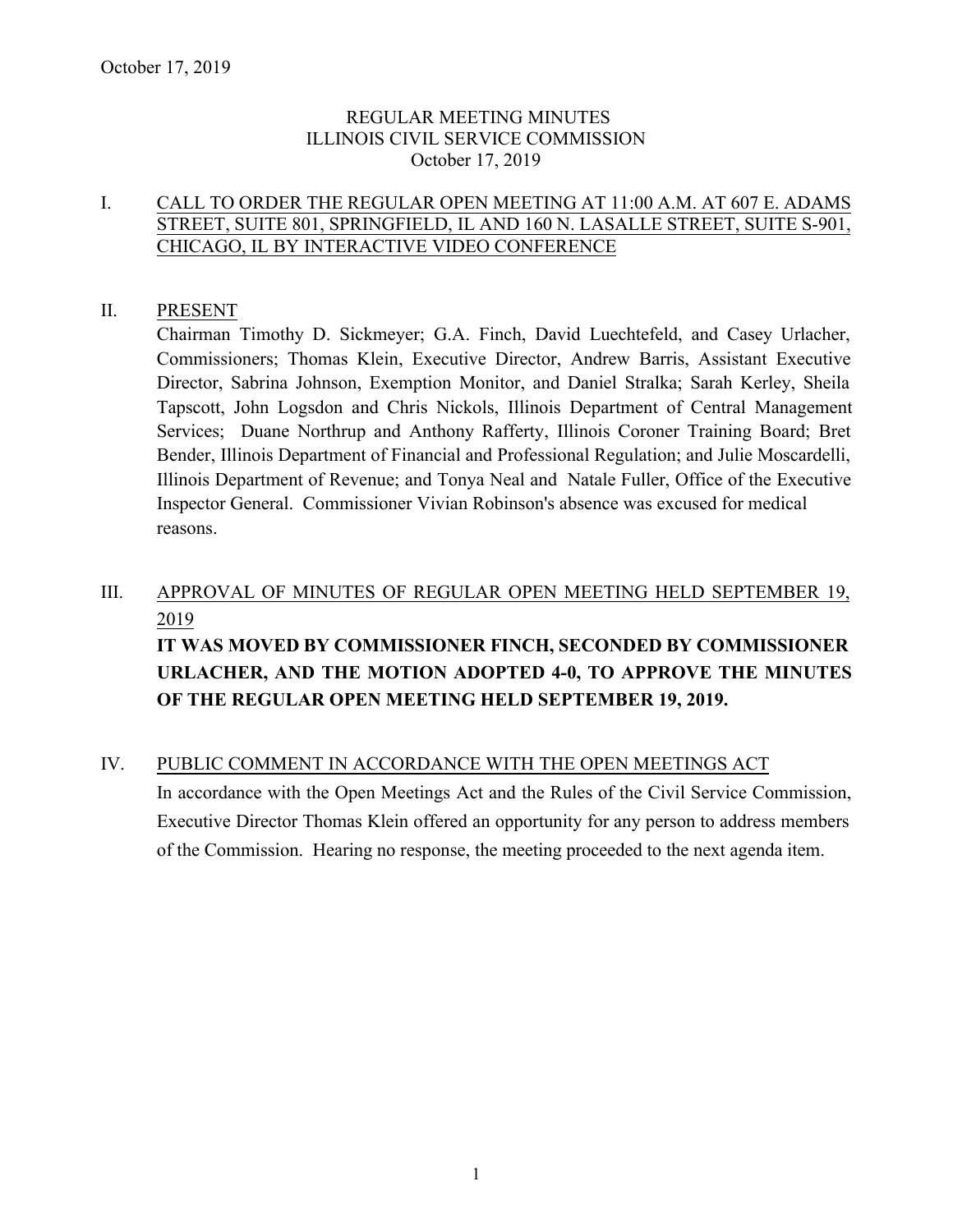#### V. EXEMPTIONS UNDER SECTION  $4d(3)$  OF THE PERSONNEL CODE

### A. Report on Exempt Positions from Department of Central Management Services

| Agency | Total<br>Employees | Number of Exempt<br>Positions |
|--------|--------------------|-------------------------------|
|        |                    |                               |
|        |                    |                               |
|        |                    |                               |
|        |                    |                               |
|        |                    |                               |
|        |                    |                               |
|        |                    |                               |
|        |                    |                               |
|        |                    |                               |
|        |                    |                               |
|        |                    |                               |
|        |                    |                               |
|        |                    |                               |
|        |                    |                               |
|        |                    |                               |
|        |                    |                               |
|        |                    |                               |
|        |                    |                               |
|        |                    |                               |
|        |                    |                               |
|        |                    |                               |
|        |                    |                               |
|        |                    |                               |
|        |                    |                               |
|        |                    |                               |
|        |                    |                               |
|        |                    |                               |
|        |                    |                               |
|        |                    |                               |
|        |                    |                               |
|        |                    |                               |
|        |                    |                               |
|        |                    |                               |
|        |                    |                               |
|        |                    |                               |
|        |                    |                               |
|        |                    |                               |
|        |                    |                               |
|        |                    |                               |
|        |                    |                               |
|        |                    |                               |
|        |                    |                               |
|        |                    |                               |
|        |                    |                               |
|        |                    |                               |
|        |                    |                               |
|        |                    |                               |
|        |                    |                               |
|        |                    |                               |
|        |                    |                               |
|        |                    |                               |
|        |                    |                               |
|        |                    |                               |
|        |                    |                               |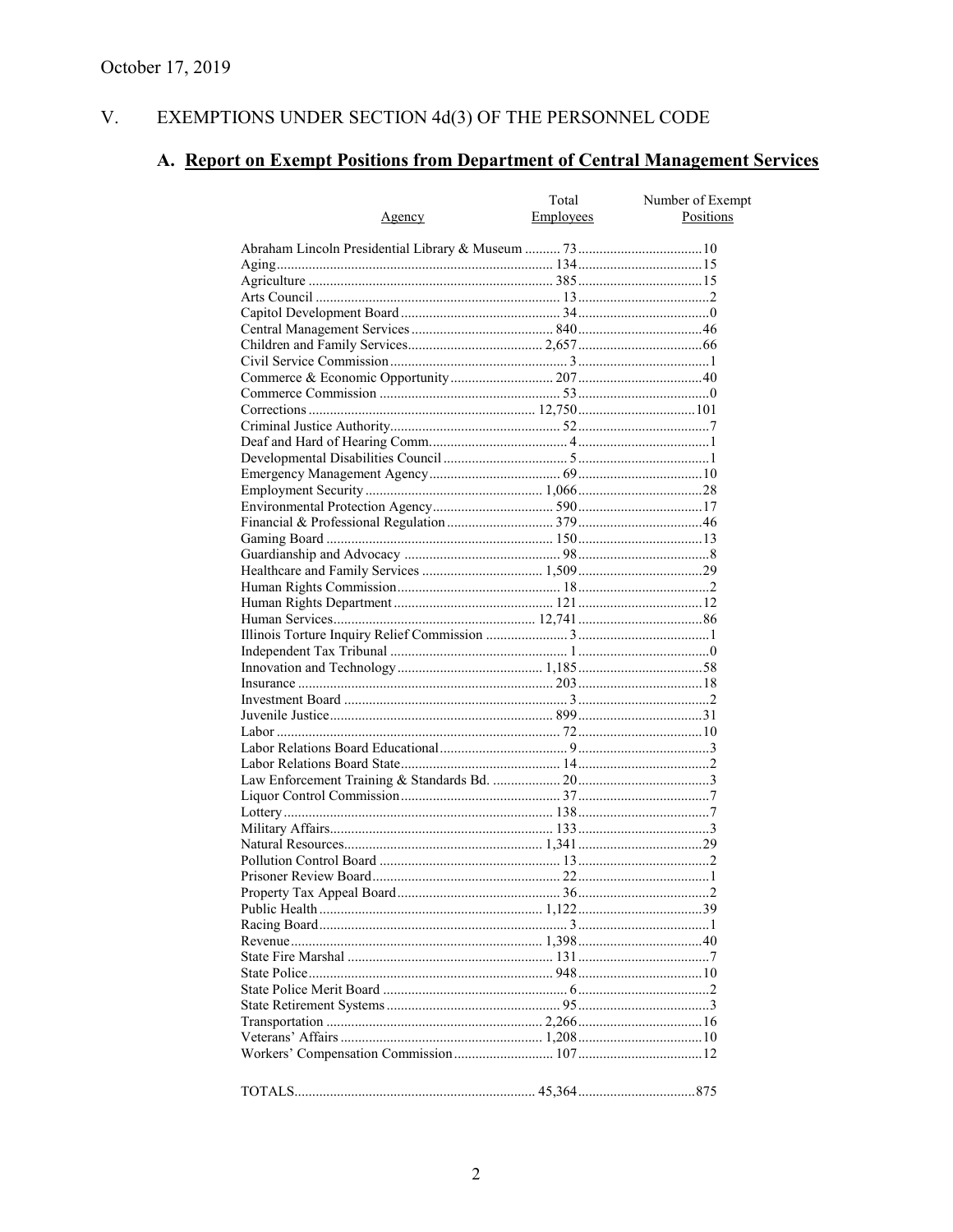#### **B. Governing Rule – Section 1.142 Jurisdiction B Exemptions**

- a) The Civil Service Commission shall exercise its judgment when determining whether a position qualifies for exemption from Jurisdiction B under Section 4d(3) of the Personnel Code. The Commission will consider any or all of the following factors inherent in the position and any other factors deemed relevant to the request for exemption:
	- 1) The amount and scope of principal policy making authority;
	- 2) The amount and scope of principal policy administering authority;
	- 3) The amount of independent authority to represent the agency, board or commission to individuals, legislators, organizations or other agencies relative to programmatic responsibilities;
	- 4) The capability to bind the agency, board or commission to a course of action;
	- 5) The nature of the program for which the position has principal policy responsibility;
	- 6) The placement of the position on the organizational chart of the agency, board or commission;
	- 7) The mission, size and geographical scope of the organizational entity or program within the agency, board or commission to which the position is allocated or detailed.
- b) The Commission may, upon its own action after 30 days' notice to the Director of Central Management Services or upon the recommendation of the Director of the Department of Central Management Services, rescind the exemption of any position that no longer meets the requirements for exemption set forth in subsection (a). However, rescission of an exemption shall be approved after the Commission has determined that an adequate level of managerial control exists in exempt status that will insure responsive and accountable administrative control of the programs of the agency, board or commission.
- c) For all positions currently exempt by action of the Commission, the Director of Central Management Services shall inform the Commission promptly in writing of all changes in essential functions, reporting structure, working title, work location, position title, position number or specialized knowledge, skills, abilities, licensure or certification.
- d) Prior to granting an exemption from Jurisdiction B under Section 4d(3) of the Personnel Code, the Commission will notify the incumbent of the position, if any, of its proposed action. The incumbent may appear at the Commission meeting at which action is to be taken and present objections to the exemption request.

(Source: Amended at 34 Ill. Reg. 3485, effective March 3, 2010)

\* \* \*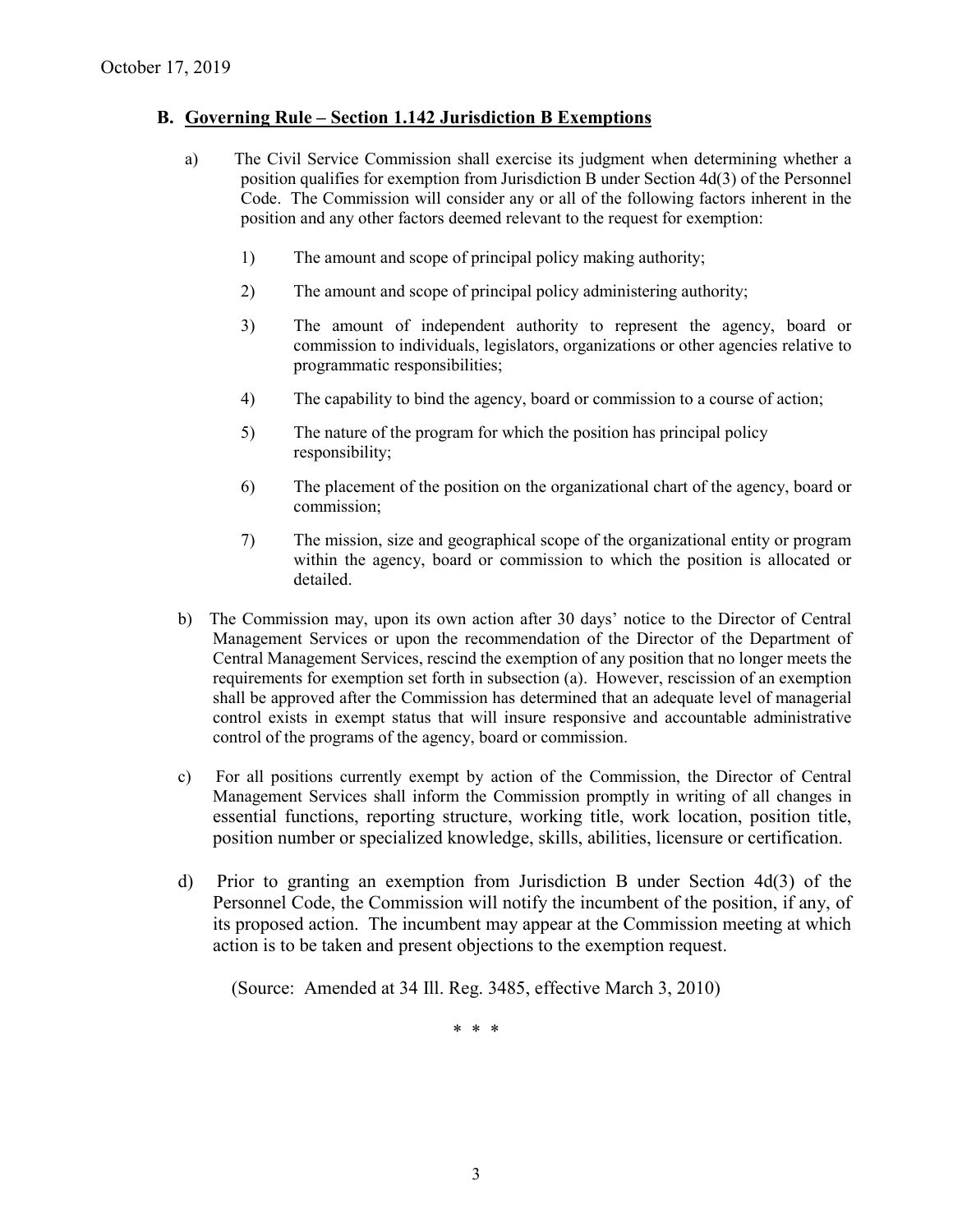#### **C. Requests for 4d(3) Exemption**

Exemption Monitor Sabrina Johnson indicated that Items  $C1 - C32$  were positions the Department of Transportation (DOT) was recommending for 4d(3) exemption and these items have been continued from August and September 2019. Ms. Johnson indicated that Staff has made additional inquiries and has asked DOT for a continuance on Items C1– C11, C15–C19, C21, C24-C32. Sarah Kerley, Senior Policy Advisor with the Department of Central Management Services, concurred with this continuance.

#### **IT WAS MOVED BY COMMISSIONER URLACHER, SECONDED BY COMMISSIONER LUECHTEFELD, AND THE MOTION ADOPTED 4-0 TO CONTINUE THE 4d(3) EXEMPTION REQUESTS FOR THE FOLLOWING POSITIONS TO THE NOVEMBER 2019 MEETING:**

- **C1: Director of Planning and Programming (DOT)**
- **C2: Deputy Director of Planning and Programming (DOT)**
- **C3: Bureau Chief, Programming (DOT)**
- **C4: Bureau Chief, Innovation Project Delivery (DOT)**
- **C5: Bureau Chief, Data Collection (DOT)**
- **C6: Bureau Chief, Claims (DOT)**
- **C7: Senior Assistant Chief Counsel-Development (DOT)**
- **C8: Senior Assistant Chief Counsel-Implementation (DOT)**
- **C9: Senior Assistant Chief Counsel for Ethics (DOT)**
- **C10: Senior Assistant Chief Counsel-Labor Relations/Personnel (DOT)**
- **C11: Senior Assistant Chief Counsel-Chicago (DOT)**
- **C15: Labor Relations Manager (DOT)**
- **C16: Bureau Chief, Budget & Fiscal Management (DOT)**
- **C17: Bureau Chief, Info. Processing, Chief Information Officer (DOT)**
- **C18: Bureau Chief, Personnel Management (DOT)**
- **C19: Bureau Chief, Business Services (DOT)**
- **C21: Section Chief, Investigations (DOT)**
- **C24: Administrative Manager (DOT)**
- **C25: Administrative Manager (DOT)**
- **C26: Administrative Manager (DOT)**
- **C27: Administrative Manager (DOT)**
- **C28: Administrative Manager (DOT)**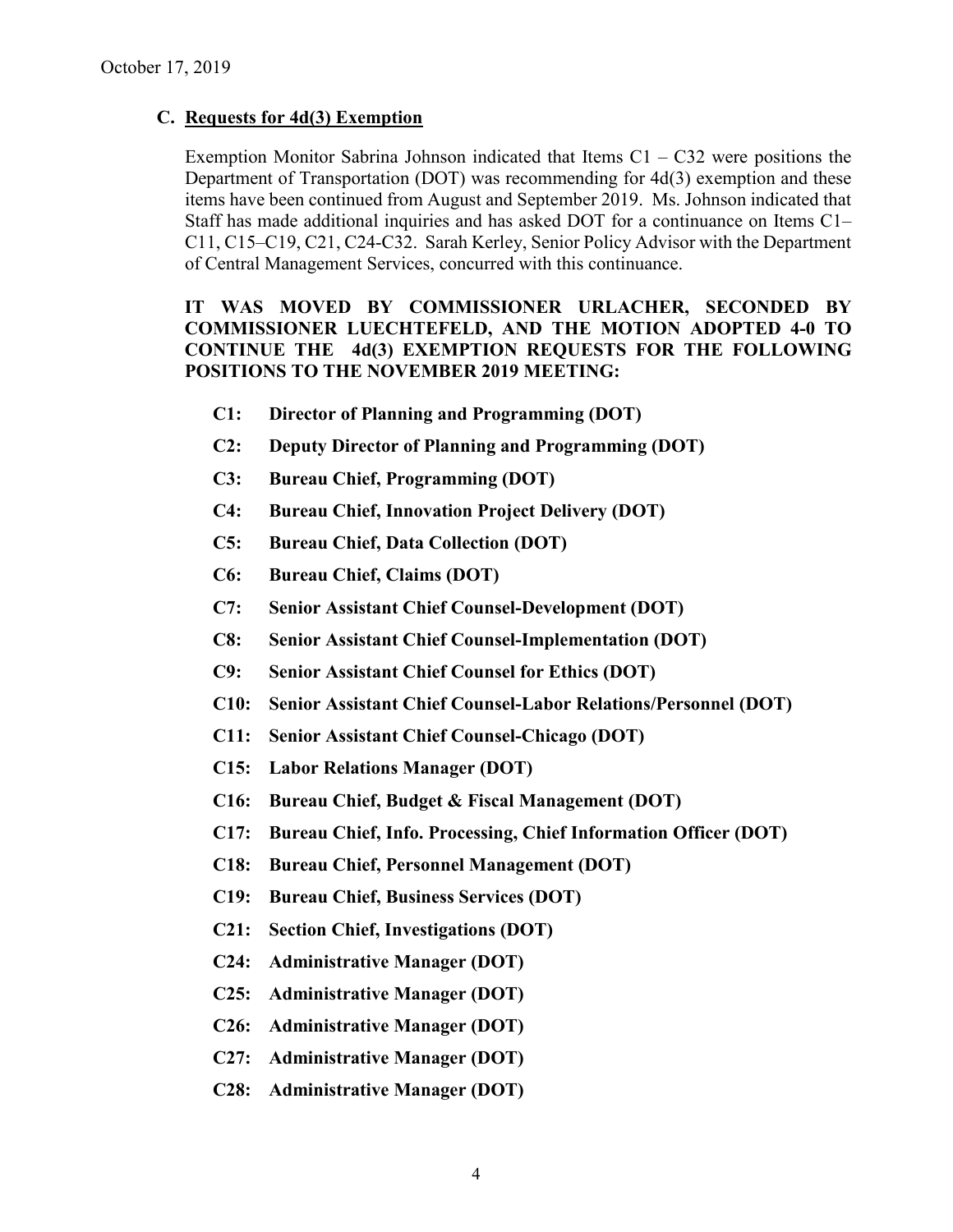- **C29: Administrative Manager (DOT)**
- **C30: Administrative Manager (DOT)**
- **C31: Administrative Manager (DOT)**
- **C32: Administrative Manager (DOT)**

Ms. Johnson stated Items C12, C13, C14 and C20 are positions within the Office of Finance and Administration at DOT.

- $\triangleright$  Item C12 is a request for an Assistant for Special Projects, a position that reports to the Director of Finance and Administration, who reports to the Chief of Staff, who reports to the Secretary. This position formulates and implements policy for the Office which has statewide impact and has authority on policy-making issues. This position serves as a representative for the Director on department wide projects, procedures and practices. Staff recommended approval of this exemption request.
- $\triangleright$  Item C13 is a request for a Deputy Director of Human Resources, a position that reports to the Director of Finance and Administration, who reports to the Chief of Staff, who reports to the Secretary. This position formulates policy and provides advice and guidance on matters involving human resources and labor relations and implements new initiatives to ensure efficient operations. This position serves as a spokesperson representing the Director with the Governor's Office, Department of Central Management Services, union representatives and other agencies. Staff recommended approval of this exemption request.
- $\triangleright$  Item C14 is a request for a Deputy Director of Finance and Administration, a position that reports to the Director of Finance and Administration, who reports to the Chief of Staff, who reports to the Secretary. This position formulates and serves as policy advisor, provides advice and guidance to the Director regarding matters involving fiscal operations and business needs, develops and implements new initiatives to ensure efficient departmental operations, and plans short and long-term goals and objectives for the Office. Staff recommended approval of this exemption request.
- $\triangleright$  Item C20 is a request for a Bureau Chief of Investigations and Compliance, a position that reports to the Director of Finance and Administration, who reports to the Chief of Staff, who reports to the Secretary. This position formulates policies and procedures for the Bureau, conducts internal and external investigations of wrongdoing and verifies compliance with the Disadvantaged Business Enterprise program, Federal Motor Carrier Safety Administration program, commercial vehicle program and Federal Acquisition Regulations. Staff recommended approval of this exemption request.

No representative from DOT was present at the meeting. Ms. Kerley concurred with the request presentations.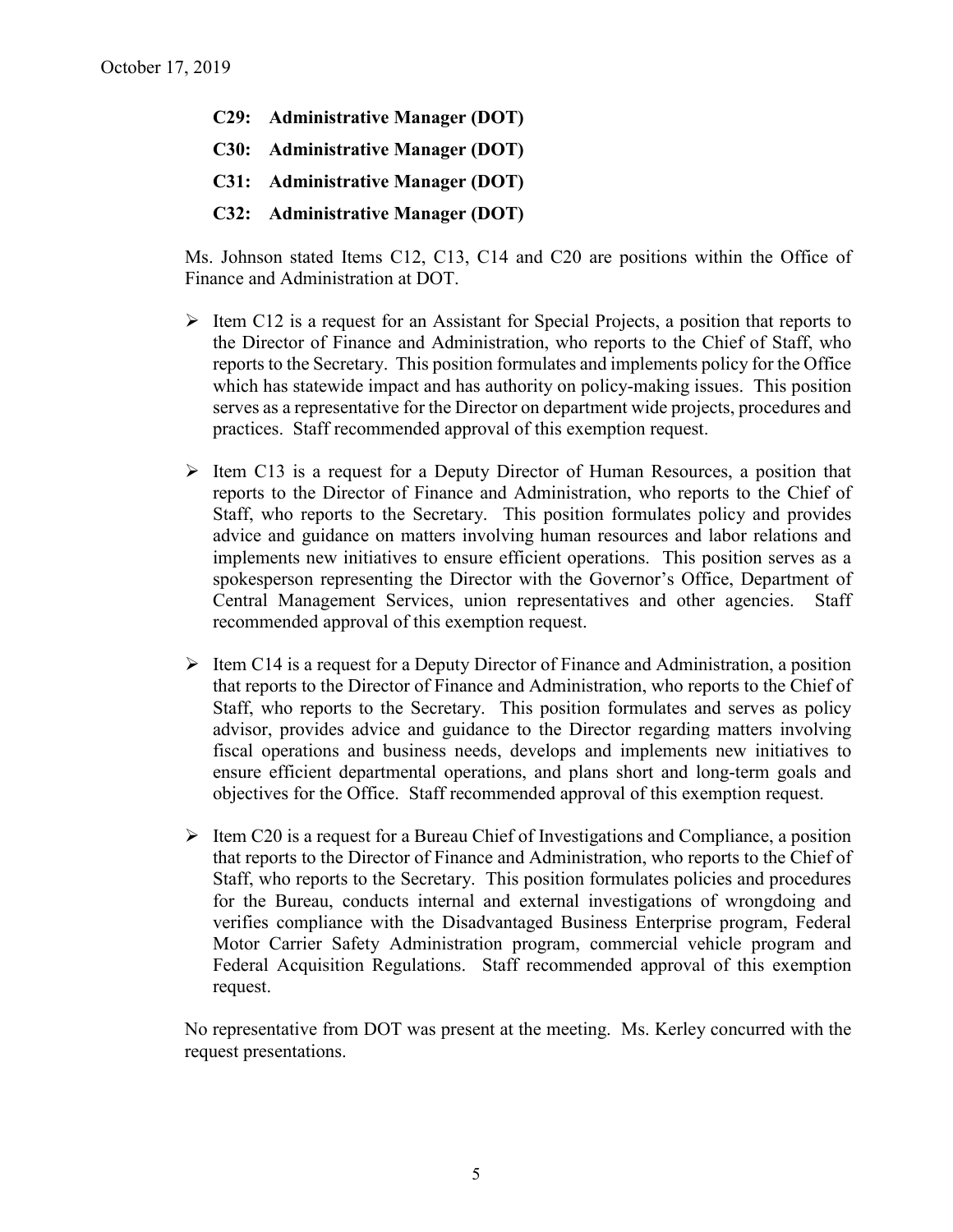**IT WAS MOVED BY COMMISSIONER URLACHER, SECONDED BY COMMISSIONER LUECHTEFELD, AND THE MOTION ADOPTED 4-0 TO GRANT THE 4d(3) EXEMPTION REQUEST FOR THE FOLLOWING POSITIONS:**

- **C12: Assistant for Special Projects (DOT)**
- **C13: Deputy Director of Human Resources (DOT)**
- **C14: Deputy Director of Finance and Administration (DOT)**
- **C20: Bureau Chief, Investigations and Compliance (DOT)**

Ms. Johnson indicated Items C22 and C23 are positions within the Office of Business and Workforce Diversity at DOT.

- $\triangleright$  Item C22 is a request for a Bureau Chief of Small Business Enterprises, a position that reports to the Director of Business and Workforce Diversity, who reports to the Chief of Staff, who reports to the Secretary. This position develops and implements policies and procedures for the Supportive Services Program and the Disadvantaged Business Enterprises (DBE) program. This position organizes and monitors these programs for small business utilization which includes federally-mandated highway construction programs and minority-owned businesses and provides technical and managerial assistance to firms seeking qualification. Without the DBE program, Illinois would not be eligible for receipt of many federal transportation funds. Staff recommended approval of this exemption request.
- $\triangleright$  Item C23 is a request for a Bureau Chief of Civil Rights, a position that reports to the Director of Business and Workforce Diversity, who reports to the Chief of Staff, who reports to the Secretary. This position develops departmental policies and programs to ensure compliance with federal regulations and investigates allegations of discrimination in employment. This position is the Equal Employment Opportunity Officer and handles all aspects of affirmative action. Staff recommended approval of this exemption request.

#### **IT WAS MOVED BY COMMISSIONER FINCH, SECONDED BY COMMISSIONER URLACHER, AND THE MOTION ADOPTED 4-0 TO GRANT THE 4d(3) EXEMPTION REQUEST FOR THE FOLLOWING POSITIONS:**

#### **C22: Bureau Chief, Small Business Enterprises (DOT) C23: Bureau Chief, Civil Rights (DOT)**

 $\triangleright$  Item D is a request for a Cannabis Control Deputy Director at the Department of Financial and Professional Regulation (DFPR), a position that reports to the Director of Professional Regulation, who reports to the Secretary. This position will implement and administer the statewide program for the Cannabis Regulation and Tax Act including administrative rules related to the protection of the public's health, welfare and safety through enforcement of the Act. Staff recommended approval of this exemption request.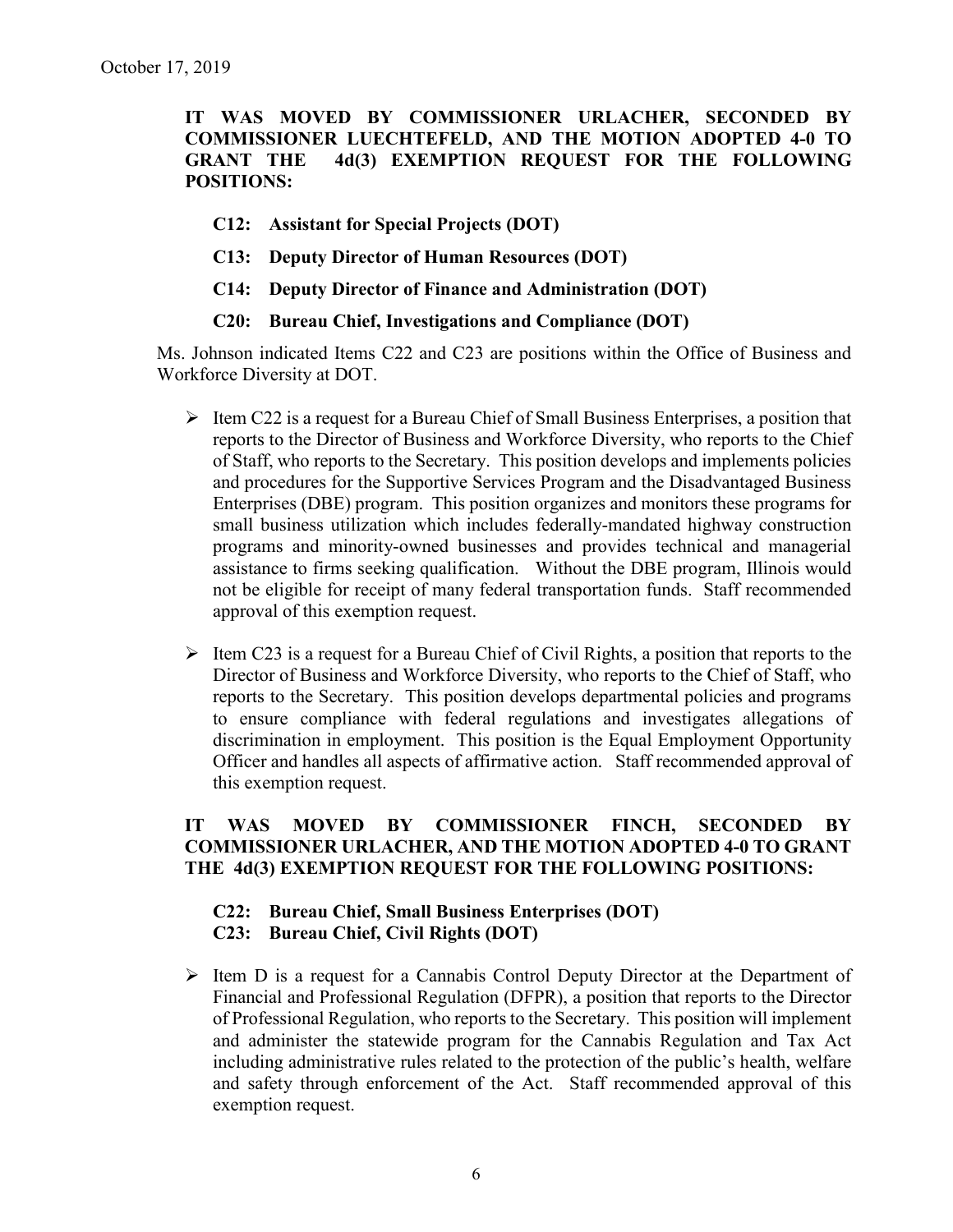Commissioner David Luechtefeld inquired about the Medical Cannabis Deputy Director that is currently a 4d(3) exemption position through July 1, 2020, asking why both positions have similar duties. Bret Bender, Medical Cannabis Deputy Director with DFPR, indicated there are two different units, one deals with the rules that apply to auditing retail stores and the other sets the rules for medical stores. Mr. Bender stated there are four medical cannabis inspectors and they investigate medical cannabis dispensaries. Commissioner Luechtefeld inquired why DFPR was not requesting an extension of the exemption for the current position. Mr. Bender indicated he has no details regarding this.

Sarah Kerley indicated the current Medical Cannabis Deputy Director is running the pilot program that was passed by the legislators and was given time limits to get it set up and running. Governor Pritzker and the Secretary of DFPR have been clear with the public that adult use will not impact the state's commitment in the medical use arena. When the 2020 sunset date approaches, the positions will be re-visited to see how the programs were developing and whether one position could do both jobs. DFPR committed to having a distinct policy maker to help create and maintain the statutory regulatory for medical cannabis until 2020.

Mr. Bender indicated the Medical Cannabis Act was amended to remove the sunset of July 1, 2020 and SB 2023, effective August 9, 2019, removed the sunset for the Medical Cannabis Act. The Adult Use Program never had a sunset date. Commissioner Luechtefeld inquired if there could be a recommendation to deny the continuance of exemption for this position in July. Ms. Kerley indicated the Medical Cannabis Deputy Director could potentially be made a permanent position, but, since the legislation is new, CMS is not ready to make this recommendation to the Commission at this time.

Executive Director Thomas Klein indicated the position under consideration is not the position that expires July 2020, it is a new position.

#### **IT WAS MOVED BY CHAIRMAN SICKMEYER, SECONDED BY COMMISSIONER FINCH, AND THE MOTION ADOPTED 3-0 TO GRANT THE 4d(3) EXEMPTION REQUEST FOR THE FOLLOWING POSITION. COMMISSIONER URLACHER ABSTAINED.**

#### **D: Cannabis Control Deputy Director (DFPR)**

 $\triangleright$  Item E is a request for the Executive Director at the Coroner Training Board, a position that reports to the Chairman. This position will plan, control, organize and direct a statewide program of training for coroners in accordance with Illinois statutes regulating coroner training. This position will investigate complaints to the Board regarding violations of the Illinois statutes and Administrative Rules by Illinois coroners, serve as spokesperson for the Board, draft and finalize legislative proposals and/or amendments, determine the Board's annual budget and handle all aspects of human resources. Staff recommended approval of this exemption request.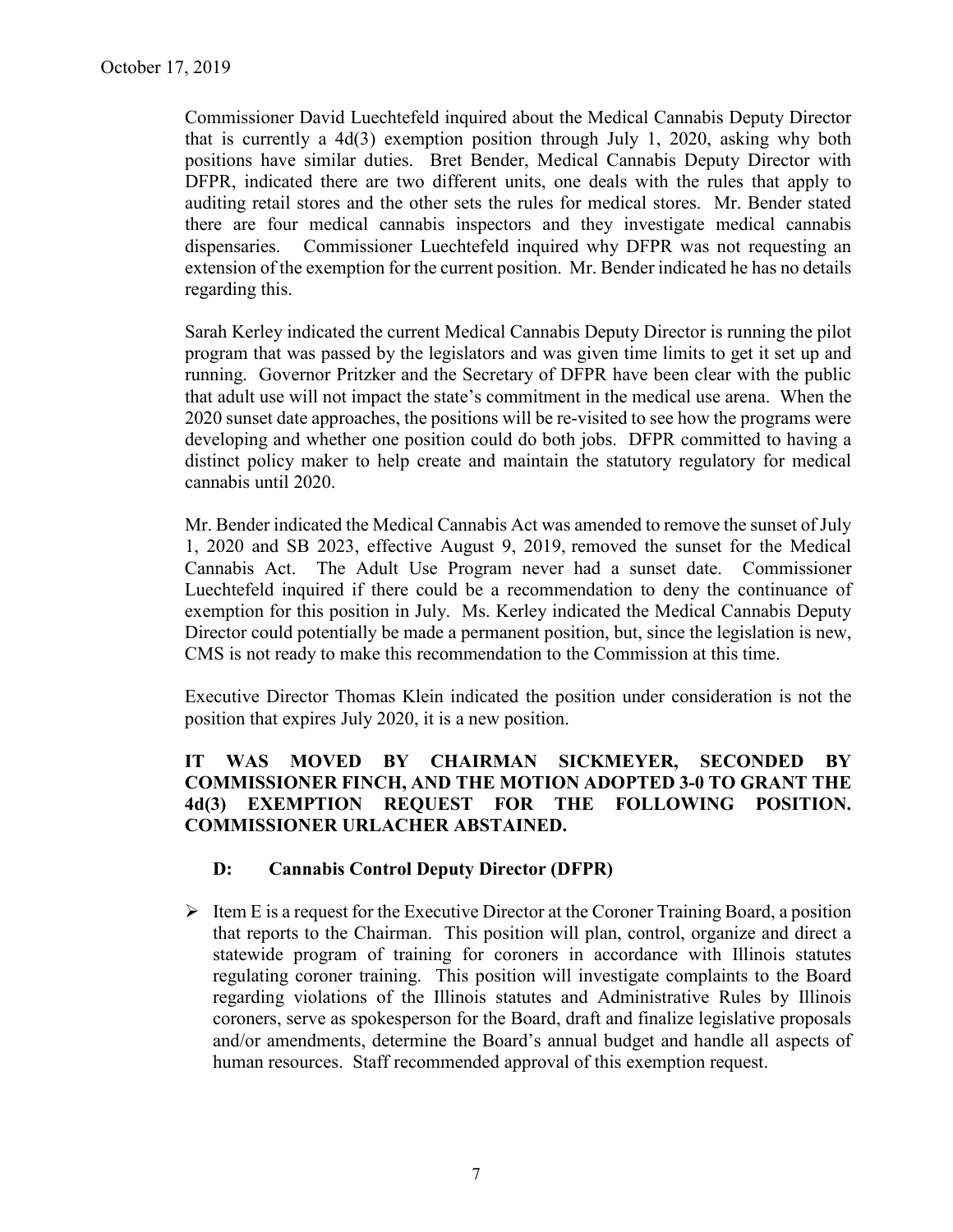Ms. Kerley indicated the Coroner Training Board will be relocating to Macon County with state-of-the-art training space by partnering with local government.

Chairman Duane Northrup and Anthony Rafferty with the Coroner Training Board were present at the meeting.

#### **IT WAS MOVED BY COMMISSIONER FINCH, SECONDED BY COMMISSIONER URLACHER, AND THE MOTION ADOPTED 4-0 TO GRANT THE 4d(3) EXEMPTION REQUEST FOR THE FOLLOWING POSITION:**

#### **E: Executive Director (ICTB)**

#### **Proposed Rescission in accordance with Section 1.142(b) of the Rules of the Civil Service Commission**

| Item |     | Agency / Position $#$ | <b>Functional Title</b>                                         | Incumbent |
|------|-----|-----------------------|-----------------------------------------------------------------|-----------|
|      | DOR | 40070-25-48-200-00-01 | <sup>1</sup> Springfield Collection Enforcement Div.<br>Manager | V acant   |

 $\triangleright$  Item F is a rescission request for the Springfield Collection Enforcement Division Manager at the Department of Revenue (DOR). This exemption was first approved in July 2011 for a limited period of two years. An extension of the exemption was approved for an additional year and in August 2014 it was approved with no time limitations. Based on the most recent clarification of October 1, 2019, the duties no longer meet the requirements of 4d(3) exemption. The Illinois Department of Revenue agreed with CMS' recommended rescission; therefore, Staff recommended approval of this rescission request. Julie Moscardelli, Human Resources Manager at DOR concurred with the rescission presentation.

#### **IT WAS MOVED BY COMMISSIONER URLACHER, SECONDED BY COMMISSIONER LUECHTEFELD, AND THE MOTION ADOPTED 4-0 TO RESCIND THE 4d(3) EXEMPTION FOR THE FOLLOWING POSITION:**

#### **F: Springfield Collection Enforcement Division Manager (Revenue)**

#### **The following positions were granted exemption on October 17, 2019:**

#### **C12. Illinois Department of Transportation – proposed exemption (continued from September 2019 meeting)**

| <b>Position Number</b>  | 37015-23-40-000-00-01                                                                                     |
|-------------------------|-----------------------------------------------------------------------------------------------------------|
| <b>Functional Title</b> | <b>Assistant for Special Projects</b>                                                                     |
| Incumbent               | Vacant                                                                                                    |
| Supervisor              | Director of Finance and Administration who reports to the Chief<br>of Staff, who reports to the Secretary |
| Location                | <b>Sangamon County</b>                                                                                    |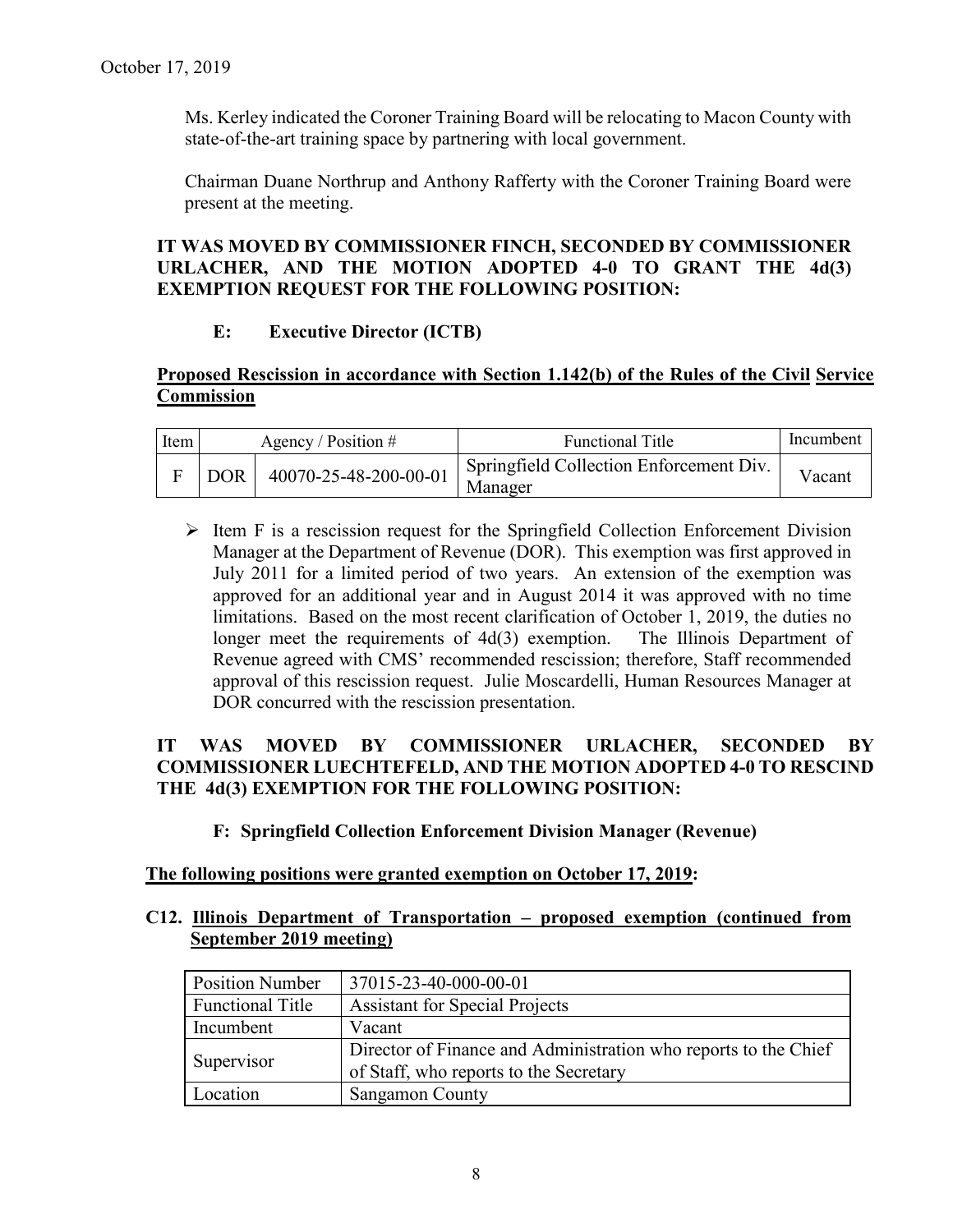#### **C13. Illinois Department of Transportation – proposed exemption (continued from September 2019 meeting)**

| <b>Position Number</b>  | 40070-23-40-000-00-02                                                                                     |
|-------------------------|-----------------------------------------------------------------------------------------------------------|
| <b>Functional Title</b> | Deputy Director of Human Resources                                                                        |
| Incumbent               | Vacant                                                                                                    |
| Supervisor              | Director of Finance and Administration who reports to the Chief<br>of Staff, who reports to the Secretary |
| Location                | Sangamon County                                                                                           |

#### **C14. Illinois Department of Transportation – proposed exemption (continued from September 2019 meeting)**

| <b>Position Number</b>  | 40070-23-40-000-00-03                                                                                     |
|-------------------------|-----------------------------------------------------------------------------------------------------------|
| <b>Functional Title</b> | Deputy Director of Finance and Administration                                                             |
| Incumbent               | Vacant                                                                                                    |
| Supervisor              | Director of Finance and Administration who reports to the Chief<br>of Staff, who reports to the Secretary |
| Location                | <b>Sangamon County</b>                                                                                    |

#### **C20. Illinois Department of Transportation – proposed exemption (continued from August and September 2019 meetings)**

| <b>Position Number</b>  | 40070-23-40-900-00-01                                                                                     |
|-------------------------|-----------------------------------------------------------------------------------------------------------|
| <b>Functional Title</b> | Bureau Chief, Investigations and Compliance                                                               |
| Incumbent               | Vacant                                                                                                    |
| Supervisor              | Director of Finance and Administration who reports to the Chief<br>of Staff, who reports to the Secretary |
| Location                | Sangamon County                                                                                           |

#### **C22. Illinois Department of Transportation – proposed exemption (continued from August and September 2019 meetings)**

| <b>Position Number</b>  | 37015-23-45-100-00-01                                                                                         |
|-------------------------|---------------------------------------------------------------------------------------------------------------|
| <b>Functional Title</b> | Bureau Chief, Small Business Enterprises                                                                      |
| Incumbent               | Vacant                                                                                                        |
| Supervisor              | Director of Business & Workforce Diversity who reports to the<br>Chief of Staff, who reports to the Secretary |
| Location                | Sangamon County                                                                                               |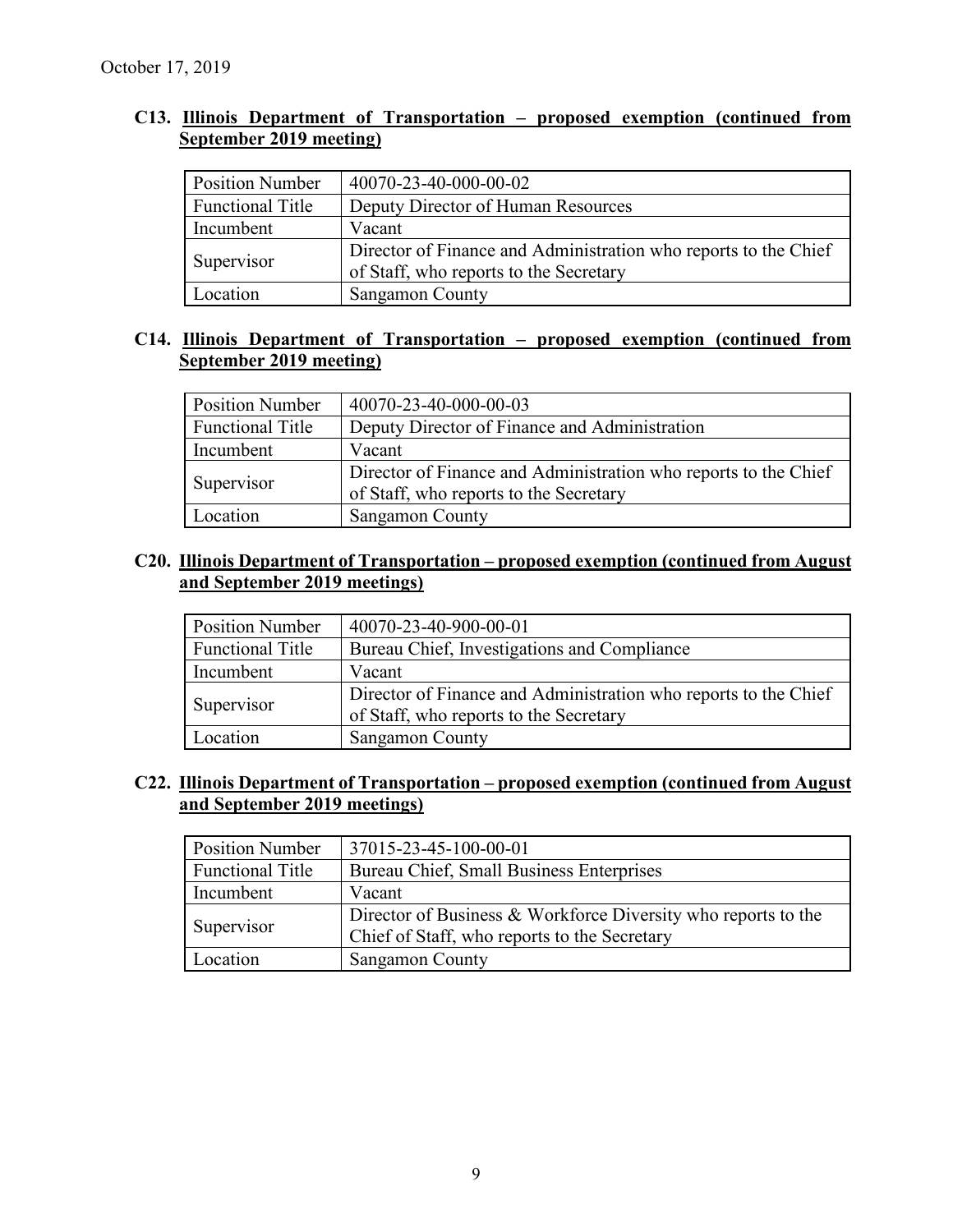#### **C23. Illinois Department of Transportation – proposed exemption (continued from August and September 2019 meetings)**

| <b>Position Number</b>  | 37015-23-45-200-00-01                                                                                         |
|-------------------------|---------------------------------------------------------------------------------------------------------------|
| <b>Functional Title</b> | Bureau Chief, Civil Rights                                                                                    |
| Incumbent               | Vacant                                                                                                        |
| Supervisor              | Director of Business & Workforce Diversity who reports to the<br>Chief of Staff, who reports to the Secretary |
| Location                | Cook County                                                                                                   |

#### **D. Illinois Department of Financial and Professional Regulation – proposed exemption**

| <b>Position Number</b>  | 40070-13-40-400-00-01                                            |
|-------------------------|------------------------------------------------------------------|
| <b>Functional Title</b> | Cannabis Control Deputy Director                                 |
| Incumbent               | Vacant                                                           |
| Supervisor              | Director of Professional Regulation who reports to the Secretary |
| Location                | Cook County                                                      |

#### **E. Illinois Coroner Training Board – proposed exemption**

| <b>Position Number</b>  | 40070-50-57-000-00-01                     |
|-------------------------|-------------------------------------------|
| <b>Functional Title</b> | <b>Executive Director</b>                 |
| Incumbent               | Lynn Reed (has been offered the position) |
| Supervisor              | Chairman, Illinois Coroner Training Board |
| Location                | <b>Sangamon County</b>                    |

#### **The following positions were continued to the November 2019 meeting on October 17, 2019:**

**C1. Illinois Department of Transportation – proposed exemption (continued from August and September 2019 meetings)**

| <b>Position Number</b>  | 40070-23-10-000-00-01                                         |
|-------------------------|---------------------------------------------------------------|
| <b>Functional Title</b> | Director of Planning and Programming                          |
| Incumbent               | Vacant                                                        |
| Supervisor              | Deputy Secretary of Project Implementation who reports to the |
|                         | Chief of Staff, who reports to the Secretary                  |
| Location                | <b>Sangamon County</b>                                        |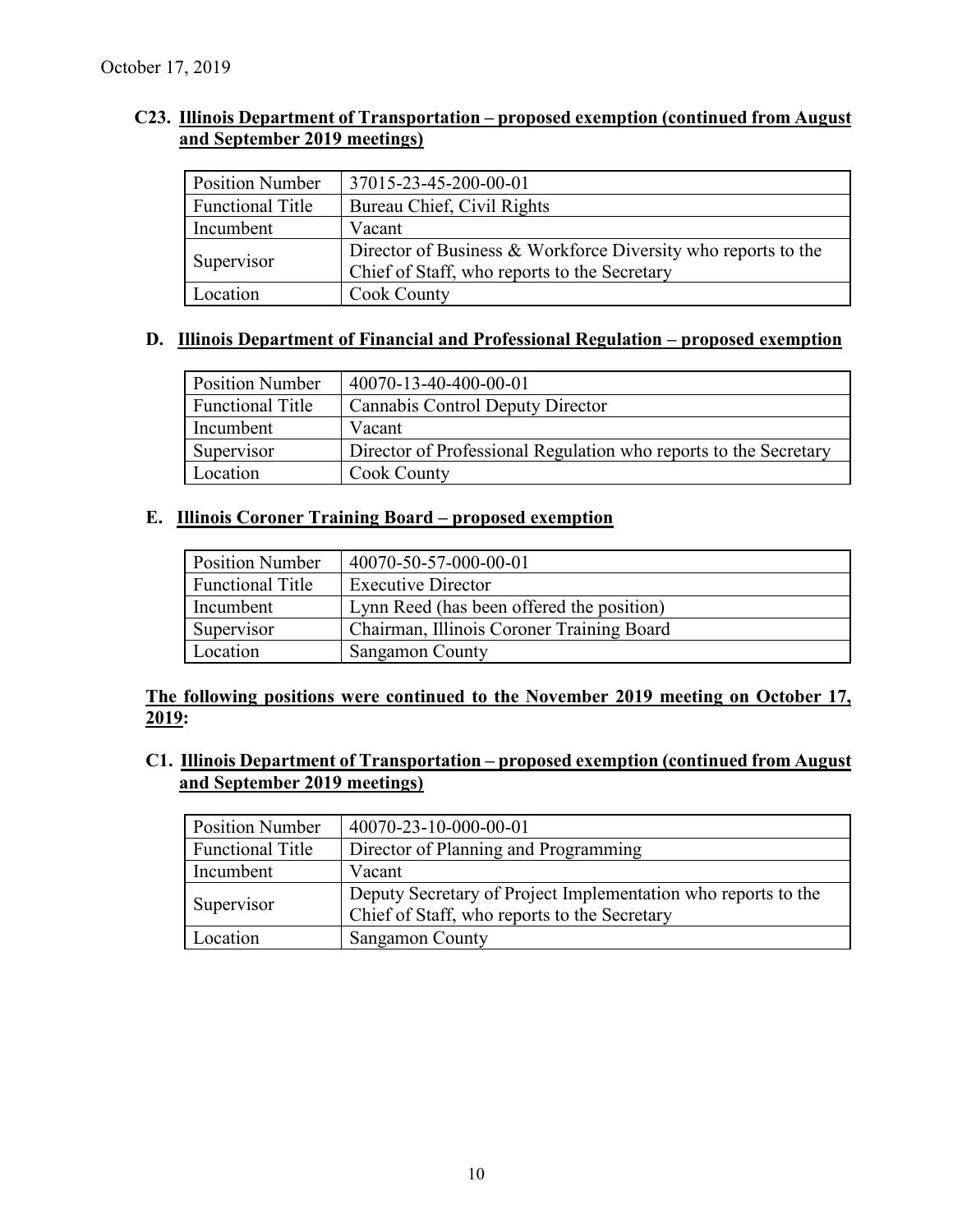#### **C2. Illinois Department of Transportation – proposed exemption (continued from August and September 2019 meetings)**

| <b>Position Number</b>  | 40070-23-10-000-10-01                                                                                                                                                     |
|-------------------------|---------------------------------------------------------------------------------------------------------------------------------------------------------------------------|
| <b>Functional Title</b> | Deputy Director of Planning and Programming                                                                                                                               |
| Incumbent               | Vacant                                                                                                                                                                    |
| Supervisor              | Director of Planning and Programming who reports to the Deputy<br>Secretary of Project Implementation, who reports to the Chief of<br>Staff, who reports to the Secretary |
| Location                | Sangamon County                                                                                                                                                           |

#### **C3. Illinois Department of Transportation – proposed exemption (continued from August and September 2019 meetings)**

| <b>Position Number</b>  | 37015-23-10-400-00-01                                                                                                                                                                                                                        |
|-------------------------|----------------------------------------------------------------------------------------------------------------------------------------------------------------------------------------------------------------------------------------------|
| <b>Functional Title</b> | Bureau Chief, Programming                                                                                                                                                                                                                    |
| Incumbent               | Vacant                                                                                                                                                                                                                                       |
| Supervisor              | Deputy Director of Planning and Programming who reports to the<br>Director of Planning and Programming, who reports to the<br>Deputy Secretary of Project Implementation, who reports to the<br>Chief of Staff, who reports to the Secretary |
| Location                | <b>Sangamon County</b>                                                                                                                                                                                                                       |

#### **C4. Illinois Department of Transportation – proposed exemption (continued from August and September 2019 meetings)**

| <b>Position Number</b>  | 37015-23-10-700-00-01                                          |
|-------------------------|----------------------------------------------------------------|
| <b>Functional Title</b> | Bureau Chief, Innovation Project Delivery                      |
| Incumbent               | Vacant                                                         |
| Supervisor              | Deputy Director of Planning and Programming who reports to the |
|                         | Director of Planning and Programming, who reports to the       |
|                         | Deputy Secretary of Project Implementation, who reports to the |
|                         | Chief of Staff, who reports to the Secretary                   |
| .ocation                | <b>Sangamon County</b>                                         |

#### **C5. Illinois Department of Transportation – proposed exemption (continued from August and September 2019 meetings)**

| <b>Position Number</b>  | 37015-23-10-800-00-01                                          |
|-------------------------|----------------------------------------------------------------|
| <b>Functional Title</b> | Bureau Chief, Data Collection                                  |
| Incumbent               | Vacant                                                         |
| Supervisor              | Deputy Director of Planning and Programming who reports to the |
|                         | Director of Planning and Programming, who reports to the       |
|                         | Deputy Secretary of Project Implementation, who reports to the |
|                         | Chief of Staff, who reports to the Secretary                   |
| .ocation                | Sangamon County                                                |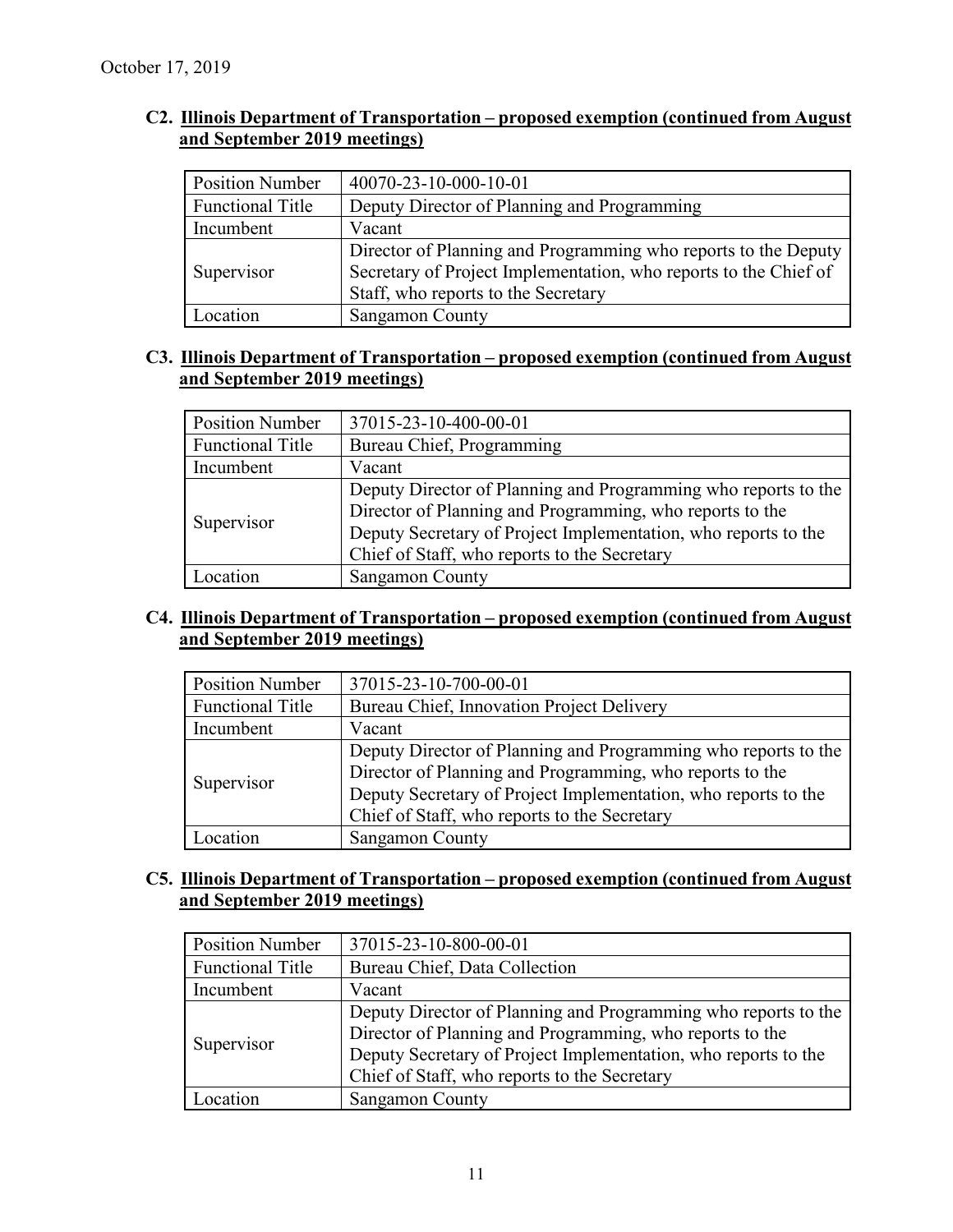#### **C6. Illinois Department of Transportation – proposed exemption (continued from August and September 2019 meetings)**

| <b>Position Number</b>  | 40070-23-30-100-00-01                      |
|-------------------------|--------------------------------------------|
| <b>Functional Title</b> | Bureau Chief, Claims                       |
| Incumbent               | Vacant                                     |
| Supervisor              | Chief Counsel who reports to the Secretary |
| Location                | <b>Sangamon County</b>                     |

#### **C7. Illinois Department of Transportation – proposed exemption (continued from August and September 2019 meetings)**

| <b>Position Number</b> | 40070-23-30-201-00-01                                                                  |
|------------------------|----------------------------------------------------------------------------------------|
| Functional Title       | Senior Assistant Chief Counsel-Development                                             |
| Incumbent              | Vacant                                                                                 |
| Supervisor             | Deputy Chief Counsel who reports to the Chief Counsel, who<br>reports to the Secretary |
| Location               | Sangamon County                                                                        |

#### **C8. Illinois Department of Transportation – proposed exemption (continued from August and September 2019 meetings)**

| <b>Position Number</b>  | 40070-23-30-202-00-01                                                                 |
|-------------------------|---------------------------------------------------------------------------------------|
| <b>Functional Title</b> | Senior Assistant Chief Counsel-Implementation                                         |
| Incumbent               | Vacant                                                                                |
| Supervisor              | Deputy Chief Counsel who reports to the Chief Counsel who<br>reports to the Secretary |
| Location                | <b>Sangamon County</b>                                                                |

#### **C9. Illinois Department of Transportation – proposed exemption (continued from August and September 2019 meetings)**

| <b>Position Number</b> | 40070-23-30-203-00-01                                                                  |
|------------------------|----------------------------------------------------------------------------------------|
| Functional Title       | Senior Assistant Chief Counsel for Ethics                                              |
| Incumbent              | Vacant                                                                                 |
| Supervisor             | Deputy Chief Counsel who reports to the Chief Counsel, who<br>reports to the Secretary |
| Location               | Sangamon County                                                                        |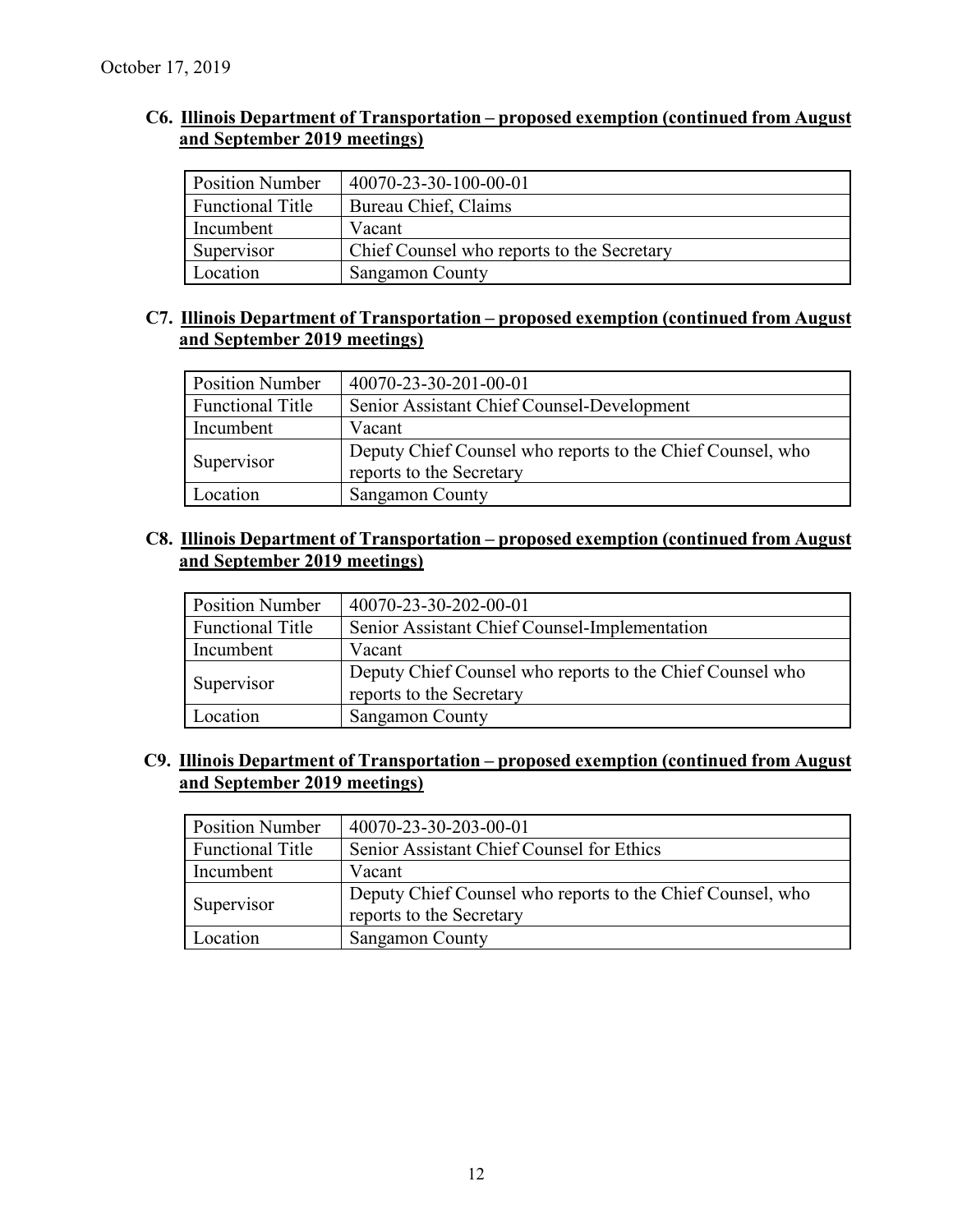#### **C10. Illinois Department of Transportation – proposed exemption (continued from August and September 2019 meetings)**

| <b>Position Number</b>  | 40070-23-30-204-00-01                                                                  |
|-------------------------|----------------------------------------------------------------------------------------|
| <b>Functional Title</b> | Senior Assistant Chief Counsel-Labor Relations/Personnel                               |
| Incumbent               | Vacant                                                                                 |
| Supervisor              | Deputy Chief Counsel who reports to the Chief Counsel, who<br>reports to the Secretary |
| Location                | Sangamon County                                                                        |

#### **C11. Illinois Department of Transportation – proposed exemption (continued from August and September 2019 meetings)**

| <b>Position Number</b>  | 40070-23-30-300-10-01                                                                  |
|-------------------------|----------------------------------------------------------------------------------------|
| <b>Functional Title</b> | Senior Assistant Chief Counsel-Chicago                                                 |
| Incumbent               | Vacant                                                                                 |
| Supervisor              | Deputy Chief Counsel who reports to the Chief Counsel, who<br>reports to the Secretary |
| Location                | Cook County                                                                            |

#### **C15. Illinois Department of Transportation – proposed exemption (continued from August and September 2019 meetings)**

| <b>Position Number</b>  | 40070-23-40-002-00-01                                                                                                                                               |
|-------------------------|---------------------------------------------------------------------------------------------------------------------------------------------------------------------|
| <b>Functional Title</b> | <b>Labor Relations Manager</b>                                                                                                                                      |
| Incumbent               | Vacant                                                                                                                                                              |
| Supervisor              | Deputy Director of Human Resources who reports to the Director<br>of Finance and Administration, who reports to the Chief of Staff,<br>who reports to the Secretary |
| Location                | <b>Sangamon County</b>                                                                                                                                              |

#### **C16. Illinois Department of Transportation – proposed exemption (continued from August and September 2019 meetings)**

| <b>Position Number</b>  | 40070-23-40-100-00-01                                           |
|-------------------------|-----------------------------------------------------------------|
| <b>Functional Title</b> | Bureau Chief, Budget and Fiscal Management                      |
| Incumbent               | Vacant                                                          |
| Supervisor              | Director of Finance and Administration who reports to the Chief |
|                         | of Staff, who reports to the Secretary                          |
| Location                | Sangamon County                                                 |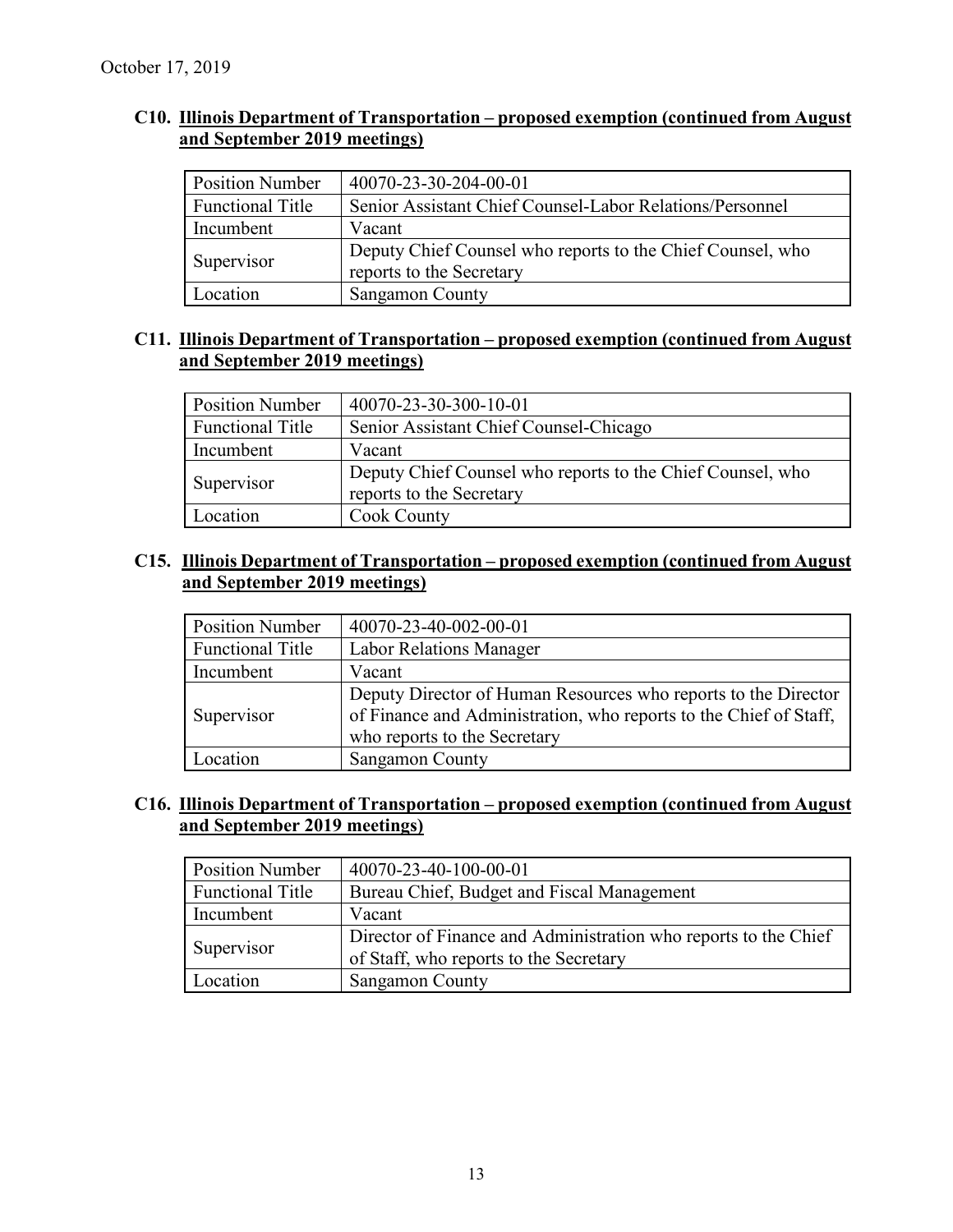#### **C17. Illinois Department of Transportation – proposed exemption (continued from August and September 2019 meetings)**

| <b>Position Number</b>  | 40070-23-40-200-00-01                                                                                     |
|-------------------------|-----------------------------------------------------------------------------------------------------------|
| <b>Functional Title</b> | Bureau Chief, Information Processing, Chief Information Officer                                           |
| Incumbent               | Vacant                                                                                                    |
| Supervisor              | Director of Finance and Administration who reports to the Chief<br>of Staff, who reports to the Secretary |
| Location                | Sangamon County                                                                                           |

#### **C18. Illinois Department of Transportation – proposed exemption (continued from August and September 2019 meetings)**

| <b>Position Number</b>  | 40070-23-40-300-00-01                                                                                                                                               |  |
|-------------------------|---------------------------------------------------------------------------------------------------------------------------------------------------------------------|--|
| <b>Functional Title</b> | Bureau Chief, Personnel Management                                                                                                                                  |  |
| Incumbent               | Vacant                                                                                                                                                              |  |
| Supervisor              | Deputy Director of Human Resources who reports to the Director<br>of Finance and Administration, who reports to the Chief of Staff,<br>who reports to the Secretary |  |
| ocation                 | Sangamon County                                                                                                                                                     |  |

#### **C19. Illinois Department of Transportation – proposed exemption (continued from August and September 2019 meetings)**

| <b>Position Number</b>  | 40070-23-40-800-00-01                                                                                     |
|-------------------------|-----------------------------------------------------------------------------------------------------------|
| <b>Functional Title</b> | Bureau Chief, Business Services                                                                           |
| Incumbent               | Vacant                                                                                                    |
| Supervisor              | Director of Finance and Administration who reports to the Chief<br>of Staff, who reports to the Secretary |
| Location                | Sangamon County                                                                                           |

#### **C21. Illinois Department of Transportation – proposed exemption (continued from August and September 2019 meetings)**

| <b>Position Number</b>  | 37015-23-40-901-00-01                                                                                                                                                        |  |
|-------------------------|------------------------------------------------------------------------------------------------------------------------------------------------------------------------------|--|
| <b>Functional Title</b> | Section Chief, Investigations                                                                                                                                                |  |
| Incumbent               | Vacant                                                                                                                                                                       |  |
| Supervisor              | Bureau Chief, Investigations and Compliance who reports to the<br>Director of Finance and Administration, who reports to the Chief<br>of Staff, who reports to the Secretary |  |
| Location                | <b>Sangamon County</b>                                                                                                                                                       |  |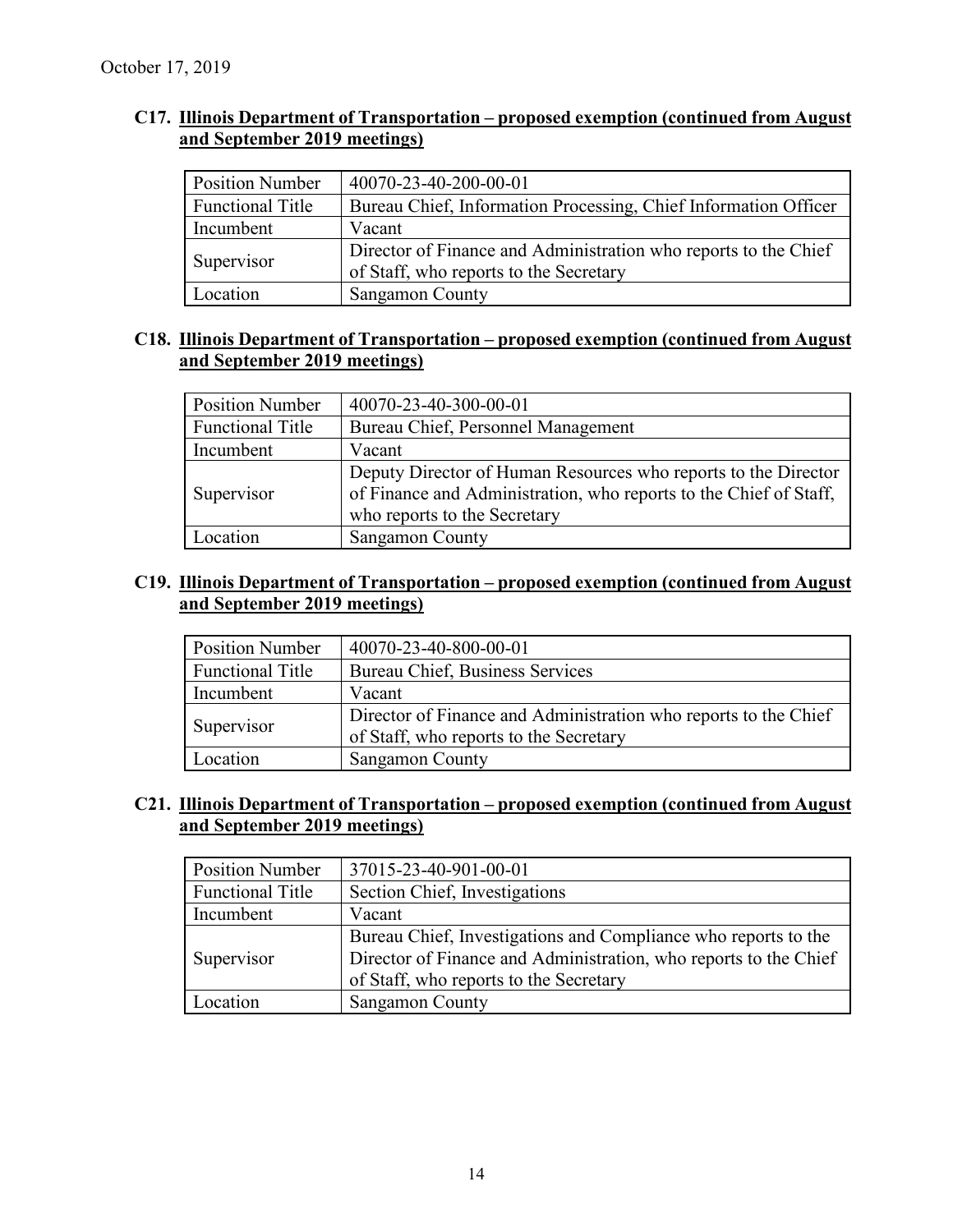| C24. Illinois Department of Transportation – proposed exemption (continued from August) |  |  |
|-----------------------------------------------------------------------------------------|--|--|
| and September 2019 meetings)                                                            |  |  |

| <b>Position Number</b>  | 40070-23-51-100-00-01                                                                                                                                                                                                     |  |
|-------------------------|---------------------------------------------------------------------------------------------------------------------------------------------------------------------------------------------------------------------------|--|
| <b>Functional Title</b> | <b>Administrative Manager</b>                                                                                                                                                                                             |  |
| Incumbent               | Vacant                                                                                                                                                                                                                    |  |
| Supervisor              | Region I Engineer who reports to the Director of Highways<br>Project Implementation, who reports to the Deputy Secretary of<br>Project Implementation, who reports to the Chief of Staff, who<br>reports to the Secretary |  |
| Location                | Cook County                                                                                                                                                                                                               |  |

#### **C25. Illinois Department of Transportation – proposed exemption (continued from August and September 2019 meetings)**

| <b>Position Number</b>  | 40070-23-52-100-00-01                                                                                                                                                                                                      |  |
|-------------------------|----------------------------------------------------------------------------------------------------------------------------------------------------------------------------------------------------------------------------|--|
| <b>Functional Title</b> | Administrative Manager                                                                                                                                                                                                     |  |
| Incumbent               | Vacant                                                                                                                                                                                                                     |  |
| Supervisor              | Region II Engineer who reports to the Director of Highways<br>Project Implementation, who reports to the Deputy Secretary of<br>Project Implementation, who reports to the Chief of Staff, who<br>reports to the Secretary |  |
| .ocation                | Lee County                                                                                                                                                                                                                 |  |

#### **C26. Illinois Department of Transportation – proposed exemption (continued from August and September 2019 meetings)**

| <b>Position Number</b>  | 40070-23-53-100-00-01                                                                                                                                                                                                      |  |
|-------------------------|----------------------------------------------------------------------------------------------------------------------------------------------------------------------------------------------------------------------------|--|
| <b>Functional Title</b> | Administrative Manager                                                                                                                                                                                                     |  |
| Incumbent               | Vacant                                                                                                                                                                                                                     |  |
| Supervisor              | Region II Engineer who reports to the Director of Highways<br>Project Implementation, who reports to the Deputy Secretary of<br>Project Implementation, who reports to the Chief of Staff, who<br>reports to the Secretary |  |
| .ocation                | LaSalle County                                                                                                                                                                                                             |  |

#### **C27. Illinois Department of Transportation – proposed exemption (continued from August and September 2019 meetings)**

| <b>Position Number</b>  | 40070-23-54-100-00-01                                          |  |
|-------------------------|----------------------------------------------------------------|--|
| <b>Functional Title</b> | Administrative Manager                                         |  |
| Incumbent               | Vacant                                                         |  |
| Supervisor              | Region III Engineer who reports to the Director of Highways    |  |
|                         | Project Implementation, who reports to the Deputy Secretary of |  |
|                         | Project Implementation, who reports to the Chief of Staff, who |  |
|                         | reports to the Secretary                                       |  |
| Location                | Peoria County                                                  |  |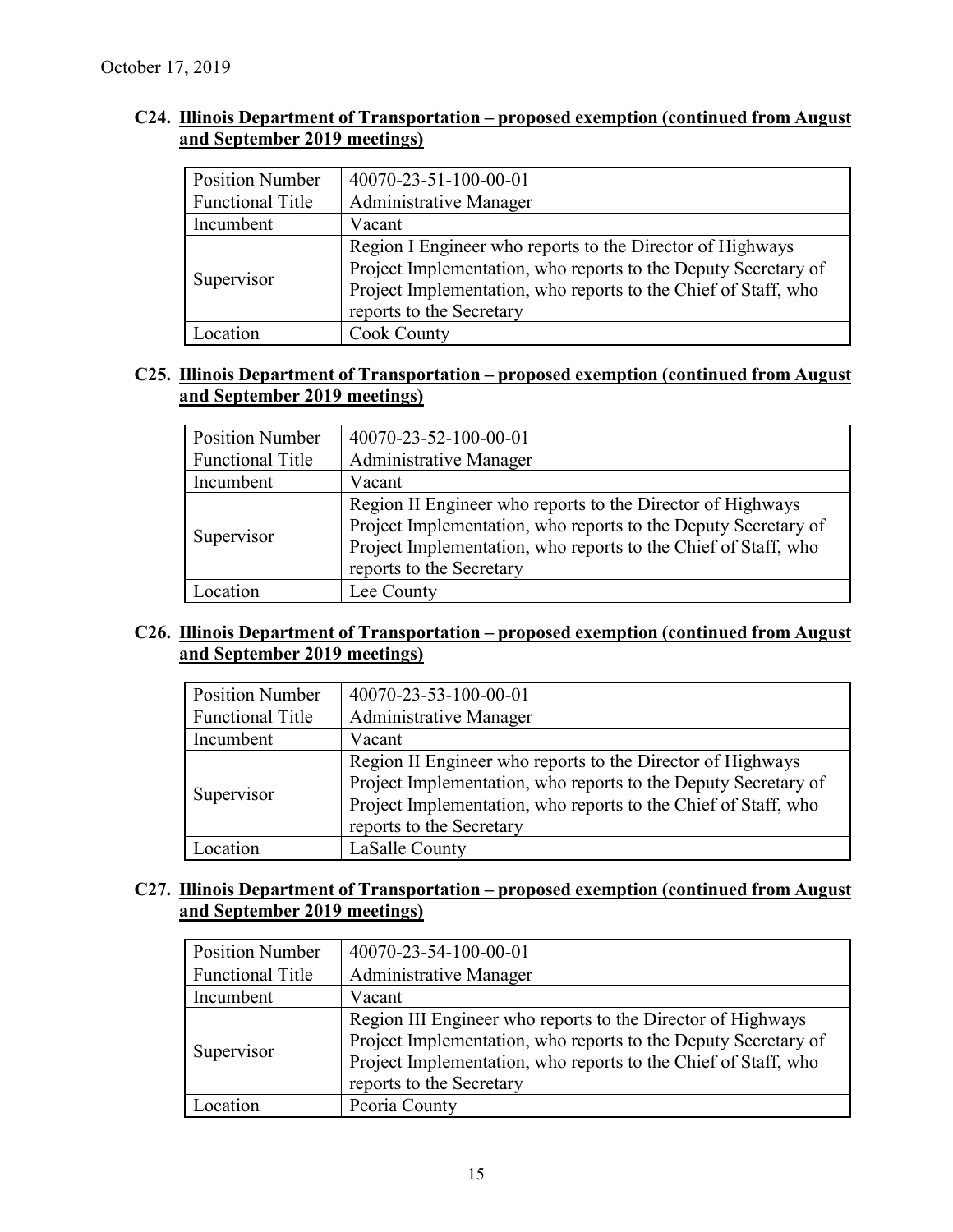#### **C28. Illinois Department of Transportation – proposed exemption (continued from August and September 2019 meetings)**

| <b>Position Number</b>  | 40070-23-55-100-00-01                                                                                                                                                                                                       |  |
|-------------------------|-----------------------------------------------------------------------------------------------------------------------------------------------------------------------------------------------------------------------------|--|
| <b>Functional Title</b> | Administrative Manager                                                                                                                                                                                                      |  |
| Incumbent               | Vacant                                                                                                                                                                                                                      |  |
| Supervisor              | Region III Engineer who reports to the Director of Highways<br>Project Implementation, who reports to the Deputy Secretary of<br>Project Implementation, who reports to the Chief of Staff, who<br>reports to the Secretary |  |
| ocation                 | <b>Edgar County</b>                                                                                                                                                                                                         |  |

#### **C29. Illinois Department of Transportation – proposed exemption (continued from August and September 2019 meetings)**

| <b>Position Number</b>  | 40070-23-56-100-00-01                                                                                                                                                                                                      |  |
|-------------------------|----------------------------------------------------------------------------------------------------------------------------------------------------------------------------------------------------------------------------|--|
| <b>Functional Title</b> | Administrative Manager                                                                                                                                                                                                     |  |
| Incumbent               | Vacant                                                                                                                                                                                                                     |  |
| Supervisor              | Region IV Engineer who reports to the Director of Highways<br>Project Implementation, who reports to the Deputy Secretary of<br>Project Implementation, who reports to the Chief of Staff, who<br>reports to the Secretary |  |
| Location                | Sangamon County                                                                                                                                                                                                            |  |

#### **C30. Illinois Department of Transportation – proposed exemption (continued from August and September 2019 meetings)**

| <b>Position Number</b>  | 40070-23-57-100-00-01                                                                                                                                                                                                      |  |
|-------------------------|----------------------------------------------------------------------------------------------------------------------------------------------------------------------------------------------------------------------------|--|
| <b>Functional Title</b> | Administrative Manager                                                                                                                                                                                                     |  |
| Incumbent               | Vacant                                                                                                                                                                                                                     |  |
| Supervisor              | Region IV Engineer who reports to the Director of Highways<br>Project Implementation, who reports to the Deputy Secretary of<br>Project Implementation, who reports to the Chief of Staff, who<br>reports to the Secretary |  |
| Location                | Effingham County                                                                                                                                                                                                           |  |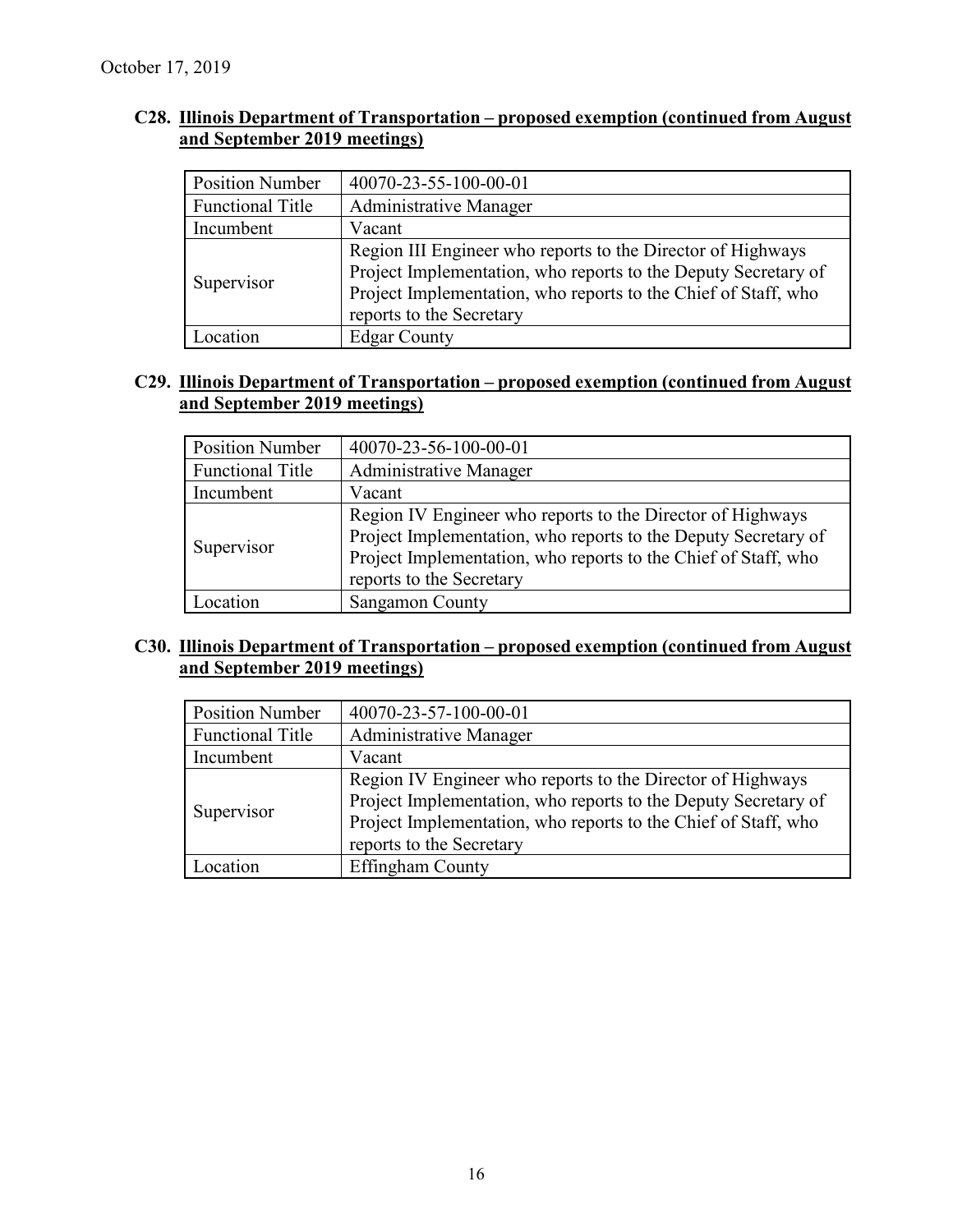#### **C31. Illinois Department of Transportation – proposed exemption (continued from August and September 2019 meetings)**

| <b>Position Number</b>  | 40070-23-58-100-00-01                                                                                                                                                                                                     |  |
|-------------------------|---------------------------------------------------------------------------------------------------------------------------------------------------------------------------------------------------------------------------|--|
| <b>Functional Title</b> | Administrative Manager                                                                                                                                                                                                    |  |
| Incumbent               | Vacant                                                                                                                                                                                                                    |  |
| Supervisor              | Region V Engineer who reports to the Director of Highways<br>Project Implementation, who reports to the Deputy Secretary of<br>Project Implementation, who reports to the Chief of Staff, who<br>reports to the Secretary |  |
| ocation                 | <b>Madison County</b>                                                                                                                                                                                                     |  |

#### **C32. Illinois Department of Transportation – proposed exemption (continued from August and September 2019 meetings)**

| <b>Position Number</b>  | 40070-23-59-100-00-01                                                                                                                                                                                                     |
|-------------------------|---------------------------------------------------------------------------------------------------------------------------------------------------------------------------------------------------------------------------|
| <b>Functional Title</b> | Administrative Manager                                                                                                                                                                                                    |
| Incumbent               | Vacant                                                                                                                                                                                                                    |
| Supervisor              | Region V Engineer who reports to the Director of Highways<br>Project Implementation, who reports to the Deputy Secretary of<br>Project Implementation, who reports to the Chief of Staff, who<br>reports to the Secretary |
| .ocation                | Jackson County                                                                                                                                                                                                            |

#### VI. CLASS SPECIFICATIONS

#### **A. Governing Rule – Section 1.45 Classification Plan**

The Commission will review the class specifications requiring Commission approval under the Classification Plan and will approve those that meet the requirements of the Personnel Code and Personnel Rules and conform to the following accepted principles of position classification:

- a) The specifications are descriptive of the work being done or that will be done;
- b) Identifiable differentials are set forth among classes that are sufficiently significant to permit the assignment of individual positions to the appropriate class;
- c) Reasonable career promotional opportunities are provided;
- d) The specifications provide a reasonable and valid basis for selection screening by merit examinations;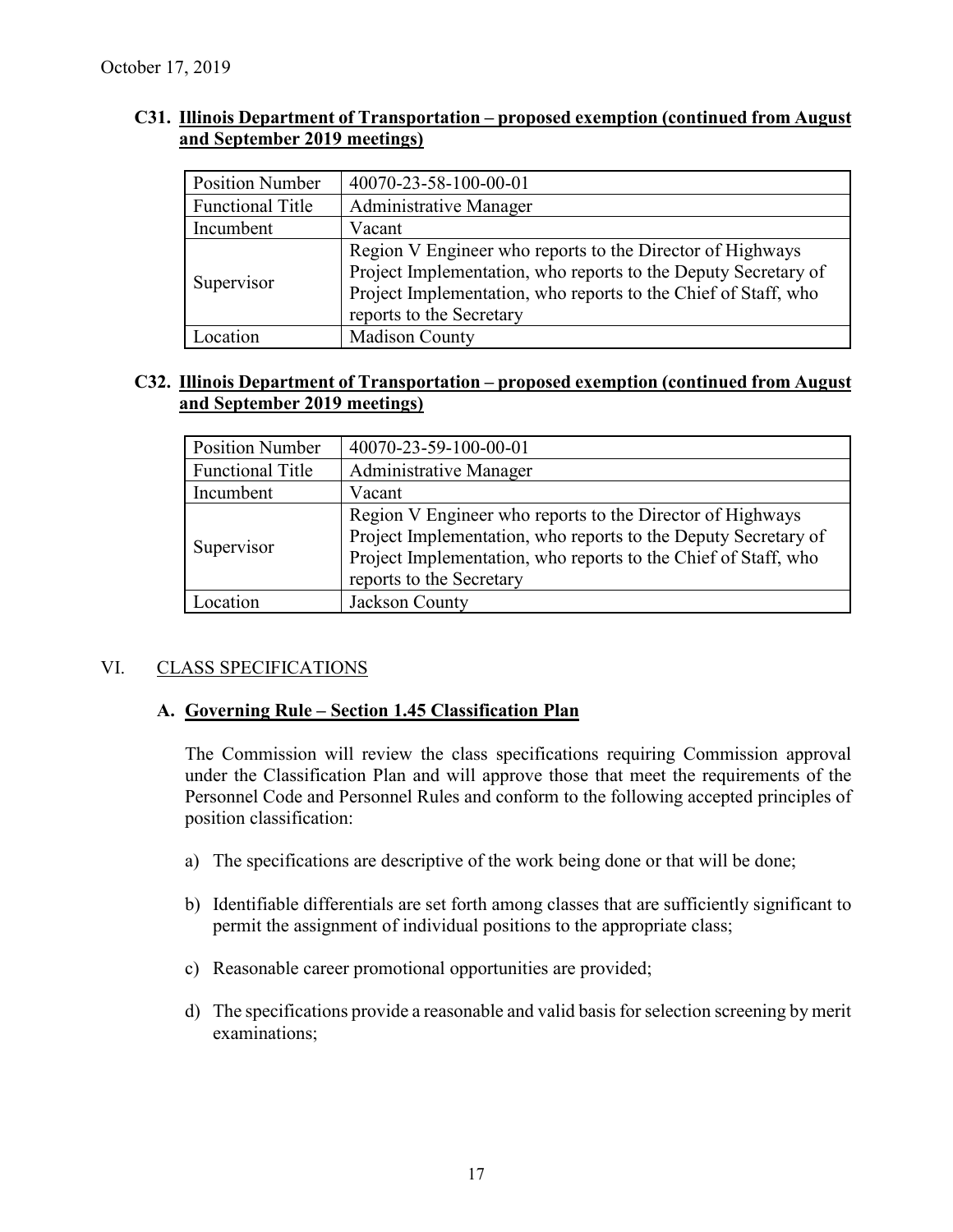- e) All requirements of the positions are consistent with classes similar in difficulty, complexity and nature of work; and
- f) The relation of the class specifications to any applicable collective bargaining agreement.

The following class titles were submitted for creation and revision by the Director of the Illinois Department of Central Management Services (CMS):

#### **B. Assignment Coordinator (revise)**

#### **C. Insurance Company Financial Examiner Trainee (revise) Insurance Company Field Staff Examiner (revise) Insurance Financial Specialist (create)**

Regarding Item B, Assistant Executive Director Andrew Barris reported that the Assignment Coordinator class had not been revised since 2012, the proposed revisions were minor, they were agreed to through collective bargaining, and they would not require an increase in compensation.

Regarding Item C, Assistant Executive Director Barris reported that the Insurance Company Financial Examiner Trainee and Insurance Company Field Staff Examiner classes had not been revised in 18 years and Chris Nickols from CMS Technical Services confirmed they were last revised in 2001. Barris reported that the revisions were agreed to through collective bargaining and would not result in an increase in compensation. Barris noted that the creation of the Insurance Financial Specialist class would create promotional opportunities while identifying the need to address more complex work.

#### **IT WAS MOVED BY COMMISSIONER URLACHER, SECONDED BY COMMISSIONER LUECHTEFELD, AND THE MOTION ADOPTED 4-0 TO APPROVE THE CREATION AND REVISION OF THE FOLLOWING CLASS SPECIFICATIONS TO BE EFFECTIVE NOVEMBER 1, 2019:**

- **B. Assignment Coordinator (revise)**
- **C. Insurance Company Financial Examiner Trainee (revise) Insurance Company Field Staff Examiner (revise) Insurance Financial Specialist (create)**

**IT WAS MOVED BY COMMISSIONER URLACHER, SECONDED BY COMMISSIONER FINCH, AND THE MOTION ADOPTED 4-0 TO DISAPPROVE ANY CLASS SPECIFICATIONS RECEIVED BY THE COMMISSION STAFF NOT CONTAINED IN THIS AGENDA TO ALLOW ADEQUATE STUDY.**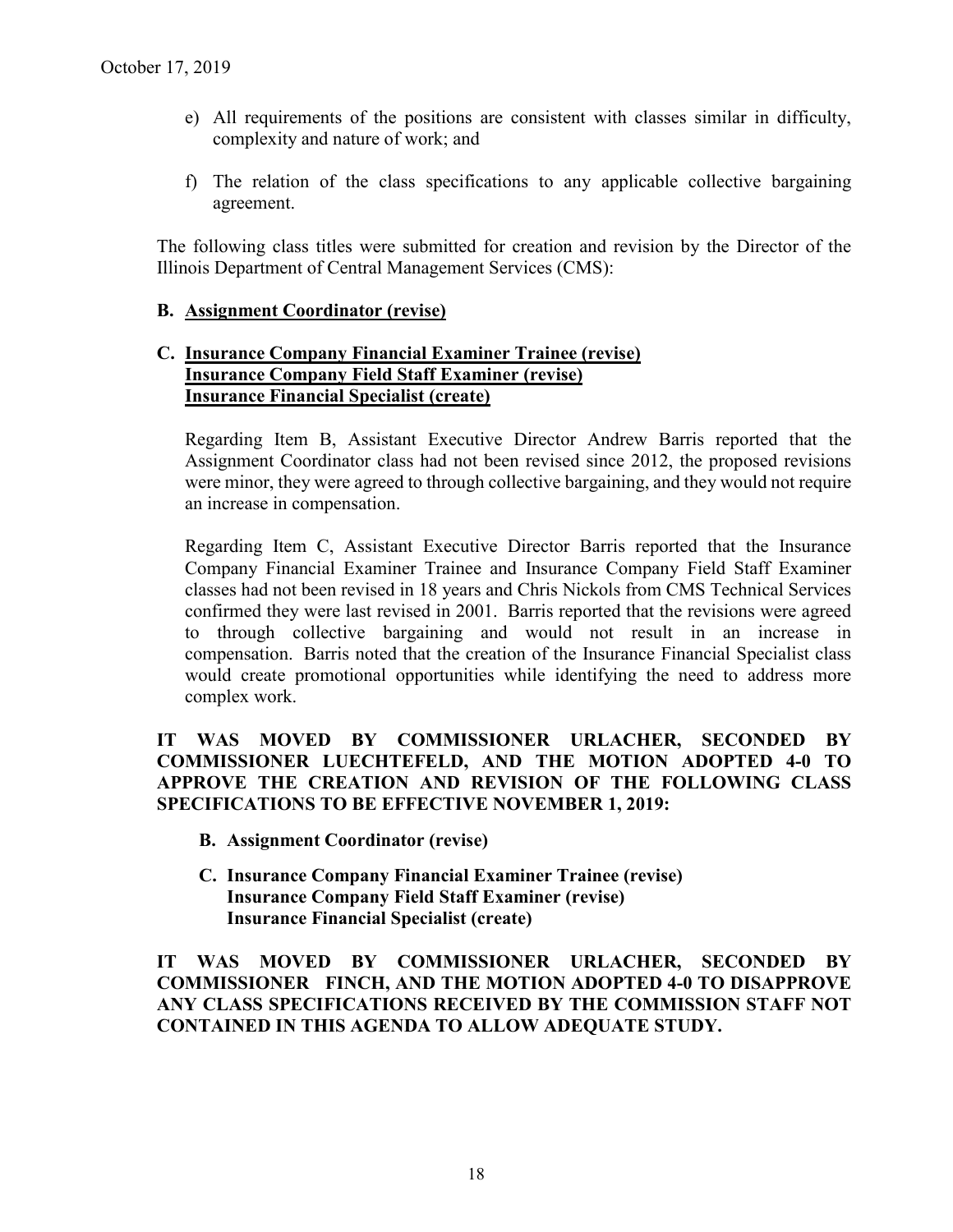#### VII. PERSONNEL RULES

#### **A. Civil Service Commission Governing Rule – Section 1.310 Personnel Rules**

The Commission has power to disapprove new rules or amendments to existing rules submitted by the Director of Central Management Services. Such proposed new rules or amendments of existing rules submitted to the Commission shall be accompanied by a report of proceedings attending the prior public hearing required by law with respect to them. If the Commission does not disapprove new rules or any amendment to existing rules within 30 days following the receipt from the Director of Central Management Services, the new rules or amendments have the force and effect of law after filing by the Director with the Secretary of State.

#### **B. None submitted**

**IT WAS MOVED BY COMMISSIONER URLACHER, SECONDED BY COMMISSIONER FINCH, AND THE MOTION ADOPTED 4-0 TO DISAPPROVE ANY AMENDMENTS TO PERSONNEL RULES RECEIVED BY THE COMMISSION STAFF BUT NOT CONTAINED IN THIS AGENDA TO ALLOW ADEQUATE STUDY.** 

#### VIII. MOTION TO CLOSE A PORTION OF THE MEETING

**IT WAS MOVED BY COMMISSIONER URLACHER, SECONDED BY COMMISSIONER LUECHTEFELD, AND BY ROLL CALL VOTE THE MOTION ADOPTED 4-0 TO CLOSE A PORTION OF THE MEETING PURSUANT TO SUBSECTIONS 2(c)(1), 2(c)(4), AND 2(c)(11) OF THE OPEN MEETINGS ACT.**

| <b>SICKMEYER</b>   | YES.       | <b>FINCH</b>    | YES. |
|--------------------|------------|-----------------|------|
| <b>LUECHTEFELD</b> | <b>YES</b> | <b>ROBINSON</b> |      |
| <b>URLACHER</b>    | YES.       |                 |      |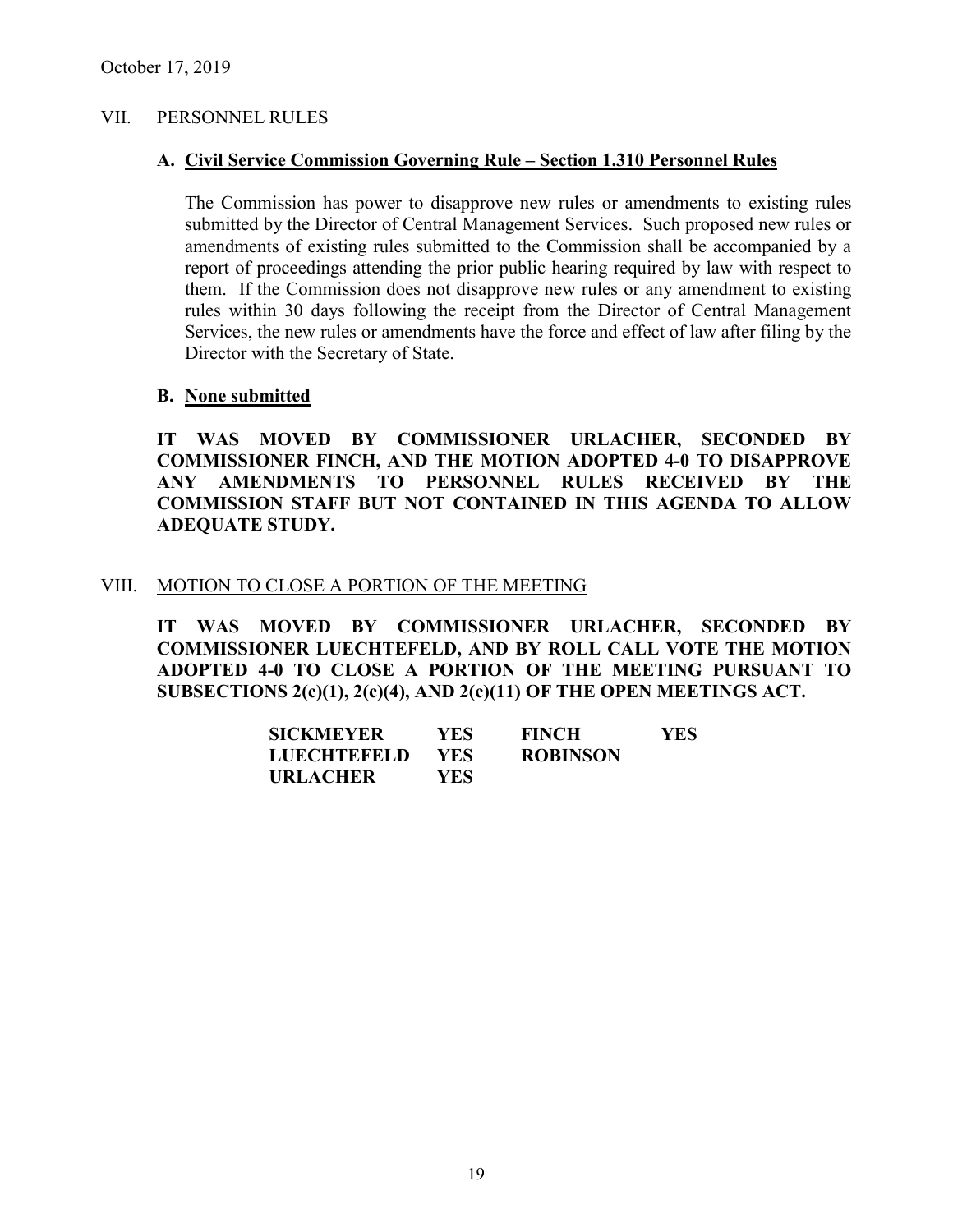#### IX. RECONVENE THE OPEN MEETING

Upon due and proper notice, the regular open meeting of the Illinois Civil Service Commission was reconvened at 607 E. Adams Street, Suite 801, Springfield, IL and 160 N. La Salle Street, Suite S-901, Chicago, IL by interactive video conference at 11:31 a.m. PRESENT

Chairman Timothy D. Sickmeyer; G.A. Finch, David Luechtefeld, and Casey Urlacher, Commissioners; Thomas Klein, Executive Director, Andrew Barris, Assistant Executive Director, Sabrina Johnson, Exemption Monitor, and Daniel Stralka. Commissioner Vivian Robinson's absence was excused for medical reasons.

#### X. INTERLOCUTORY APPEAL

#### **DA-7-20**

| Employee    | Roger Franklin                                      | Appeal Date              | 8/15/19                                                                          |
|-------------|-----------------------------------------------------|--------------------------|----------------------------------------------------------------------------------|
| Agency      | <b>Sentencing Policy</b><br><b>Advisory Council</b> | Decision Date            | 9/18/19                                                                          |
| Appeal Type | Discharge                                           |                          | Dismissed subject to approval of                                                 |
| ALJ         | Daniel Stralka                                      | Proposal for<br>Decision | Commission; no jurisdiction<br>(employee was exempt from the<br>Personnel Code). |

**IT WAS MOVED BY COMMISSIONER FINCH, SECONDED BY COMMISSIONER URLACHER, AND BY ROLL CALL VOTE OF 4-0 THE MOTION ADOPTED TO AFFIRM AND ADOPT THE PROPOSAL FOR DECISION OF THE ADMINISTRATIVE LAW JUDGE TO DISMISS THE APPEAL.**

| <b>SICKMEYER</b>   | YES | <b>FINCH</b>    | YES |
|--------------------|-----|-----------------|-----|
| <b>LUECHTEFELD</b> | YES | <b>ROBINSON</b> |     |
| <b>URLACHER</b>    | YES |                 |     |

#### XI. STAFF REPORT

Staff reported the following:

- $\triangleright$  Andrew Barris reported that he gave a presentation regarding the role of the Civil Service Commission at the Illinois Association of Hispanic State Employees Training Conference.
- $\triangleright$  Commissioners and employees of the Commission are required to complete sexual harassment training before December 4, 2019.